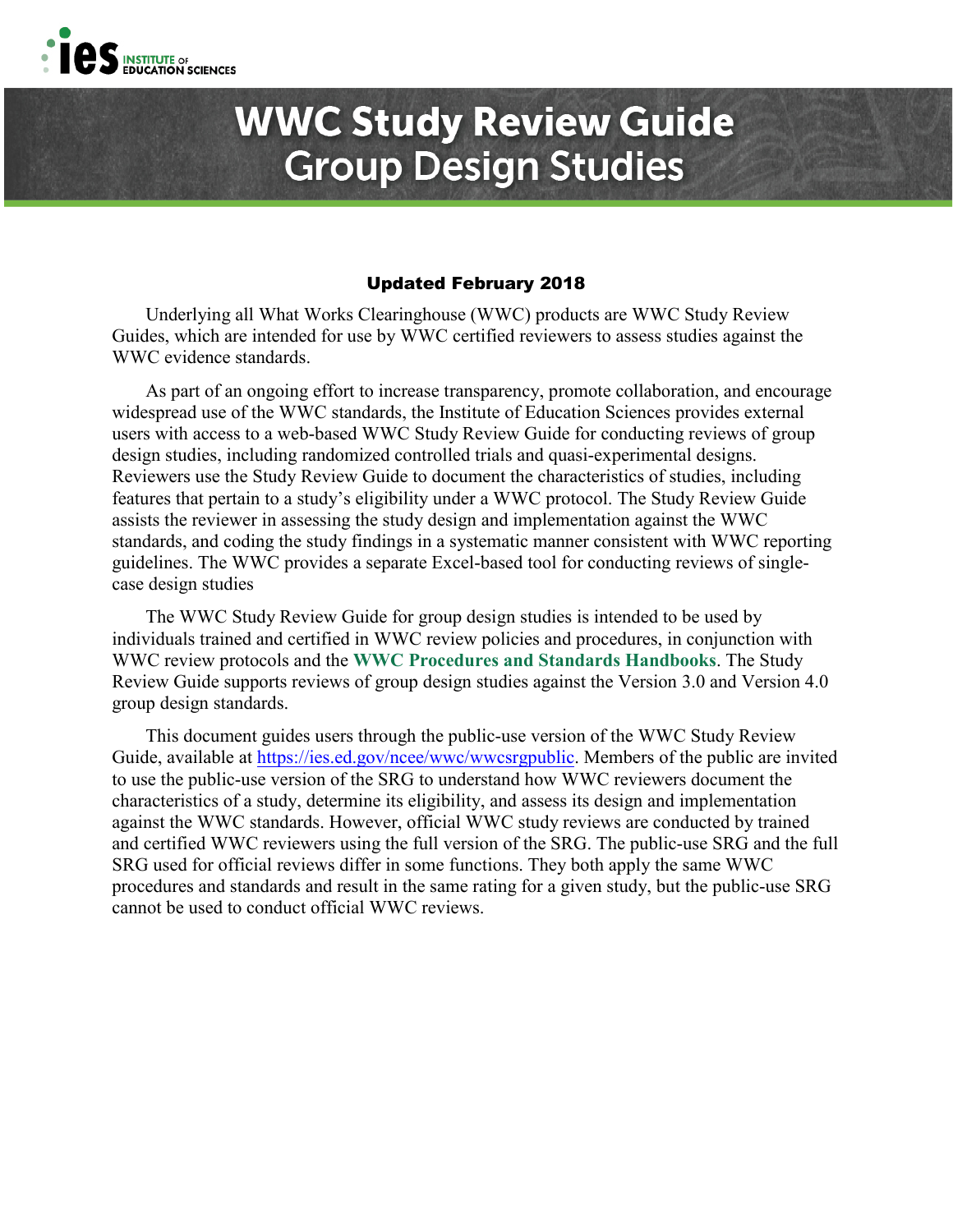**This page has been left blank for double-sided copying**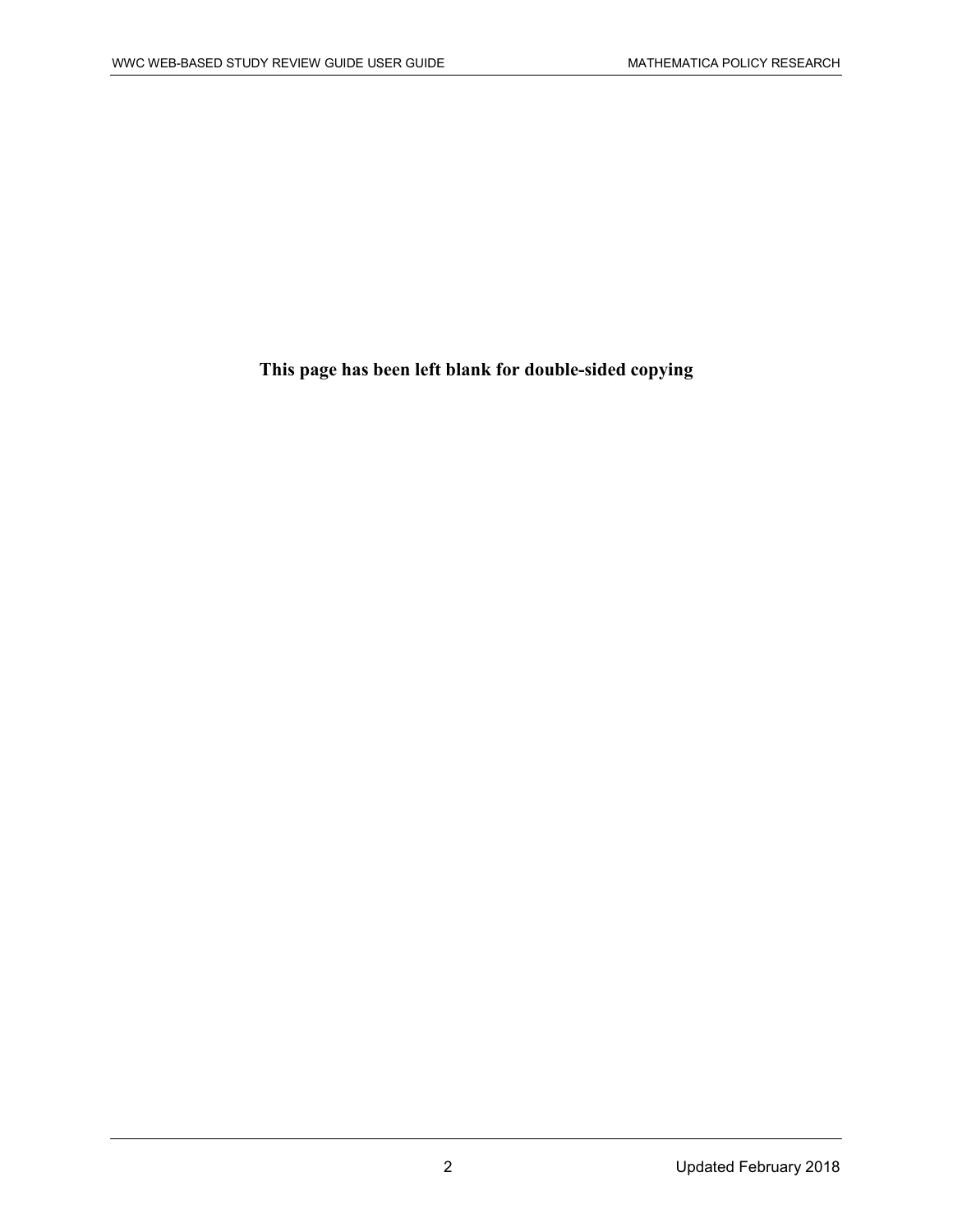The SRG walks users through the steps of the review process, assists reviewers in applying the WWC group design standards to determine a study rating, and applies WWC procedures for reporting findings from studies that meet WWC design standards. The review consists of five sections: screen, measures, rating, context, and narrative. You can save your work at any time in any section by clicking "Save" at the bottom of the page.

You can document general notes about the review at any time by clicking "Notes" on the bottom right of the screen on most pages of the SRG. In the notes, you can document any concerns or questions you have about the study that are not documented elsewhere in the SRG, and you can note any assumptions you made during your review.

The SRG supports reviews under both the version 3.0 and version 4.0 group design standards. However, all descriptions below pertain to the version 4.0 standards.

#### A. Beginning a review

Each WWC review assesses a *study* of an *intervention*, reviewed under a *protocol*, using the WWC *standards*. To begin a review, select "Start new review" from the public SRG landing page and complete the information for each of these components (see Figure 1):

- **Intervention.** Click "Select intervention" to choose the intervention that will be the focus of this review. Search for the intervention by name or create a new intervention by entering the intervention name and program description.
- **Citation.** Enter the study title, author, publication date, and publication.
- **Standards Version.** Select the version of the WWC Standards that the study should be reviewed against.
- **Protocol.** Select the review protocol to be used for the review. All WWC review protocols can be found at:<https://ies.ed.gov/ncee/wwc/Protocols>
- **Protocol Version.** Select the version of the review protocol to be used for the review.

#### Figure 1. Begin a new review

| Citation                     |                                   |              |
|------------------------------|-----------------------------------|--------------|
|                              |                                   |              |
|                              |                                   |              |
|                              |                                   |              |
|                              |                                   |              |
| Standards Version            |                                   |              |
| - Select standards version - |                                   | v.           |
| Protocol                     | <b>Protocol Version</b>           |              |
| - Select protocol -          | - Select version -<br>$\check{ }$ | $\checkmark$ |
|                              |                                   |              |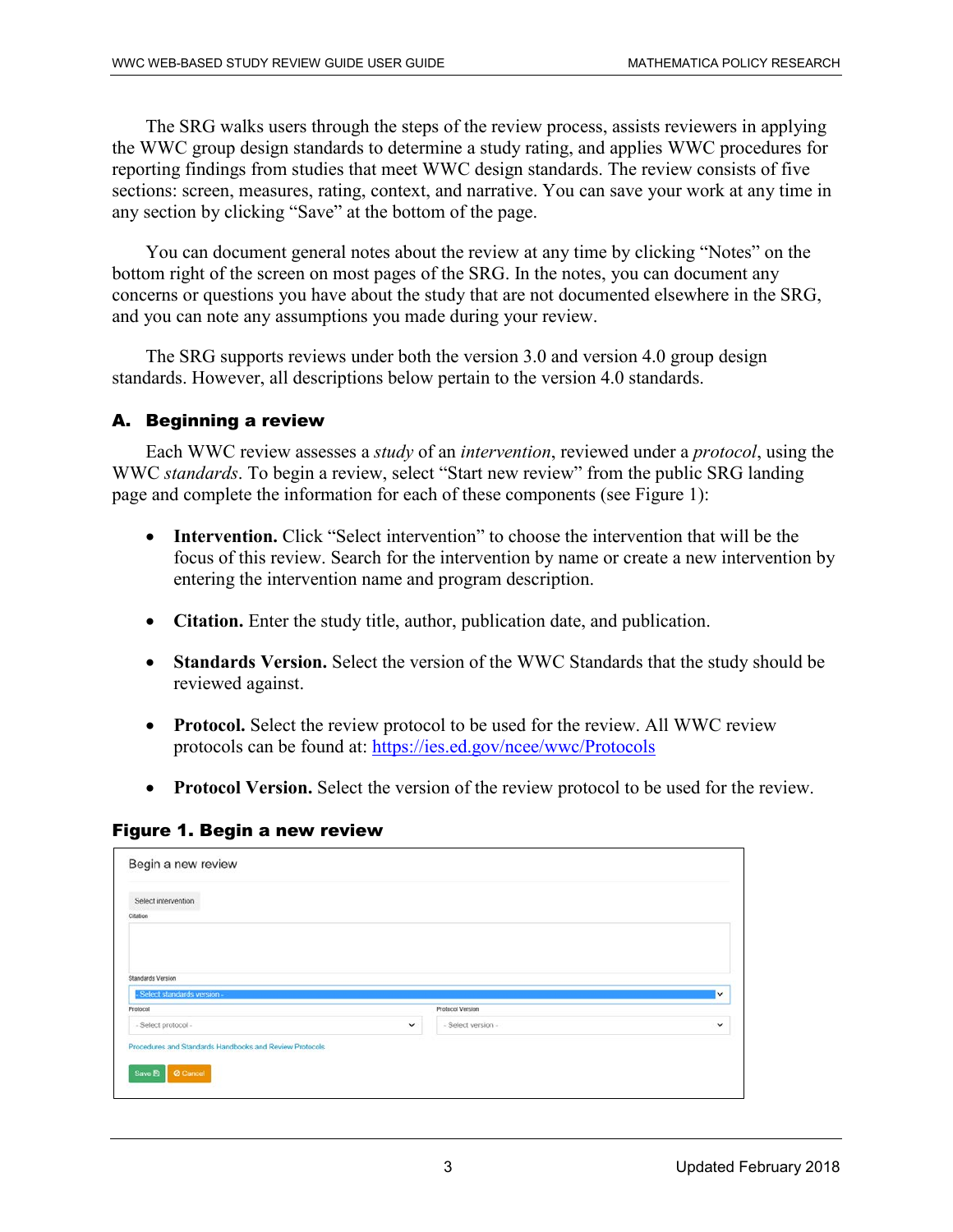Click "Save" to proceed with the review. If you wish, enter your email address in the pop-up window that appears to have your PIN sent to you. Your PIN is the only way to return to an inprogress review once you have left the SRG or begun a new review. Your PIN will also appear at the top of your review when you continue, and you may also send the PIN for an active review to yourself or a collaborator by email by clicking the "Email my PIN" button in the upper righthand corner of the SRG.

# B. Screening

This section of the review consists of preliminary questions to confirm the study is eligible for review under the protocol and is relevant to the purpose of the review. Select "Yes" or "No" to move through the questions. If the answer to all screening questions is "Yes," the review is eligible and you can continue to the next section by clicking "Save and continue." If you answer "No" to any question, the system will display the reason why the study is ineligible. You can add any applicable notes for why the study is ineligible by clicking "Notes" at the bottom right. The system displays relevant text in italics under each question from the review protocol.

Review topics and questions include the following:

# **1. Is it a study?**

*Select "Yes" if the citation denotes a study and not a newspaper article, blog, or other publication.* 

# **2. Effectiveness.**

Does the study contain primary analysis examining the effectiveness of an intervention?

*Select "Yes" if the study claims to examine the effect of an intervention within the scope of the review, regardless of the quality of the design; select "No" otherwise.* 

# **3. Design.**

Does the study use an eligible design? *Italicized text under this question will indicate which types of study designs are eligible under this protocol (randomized controlled trial, quasi-experimental design, regression discontinuity design, or single-case design). Select "Yes" if the study uses an eligible design. Select "No" if the study uses an ineligible design, such as one without a comparison group or condition (pre-post design), metaanalysis, or literature review.*

## **4. Time.**

Was the study published within the time frame relevant to the review protocol?

*Select "Yes" if the study falls within the time frame outlined in the protocol; select "No" otherwise.*

# **5. Outcomes.**

Does the study address at least one outcome in a domain relevant for the review protocol? *Select "Yes" if the study estimates the impacts of the intervention on at least one outcome that falls into one of the domains specified in the protocol; select "No" otherwise.*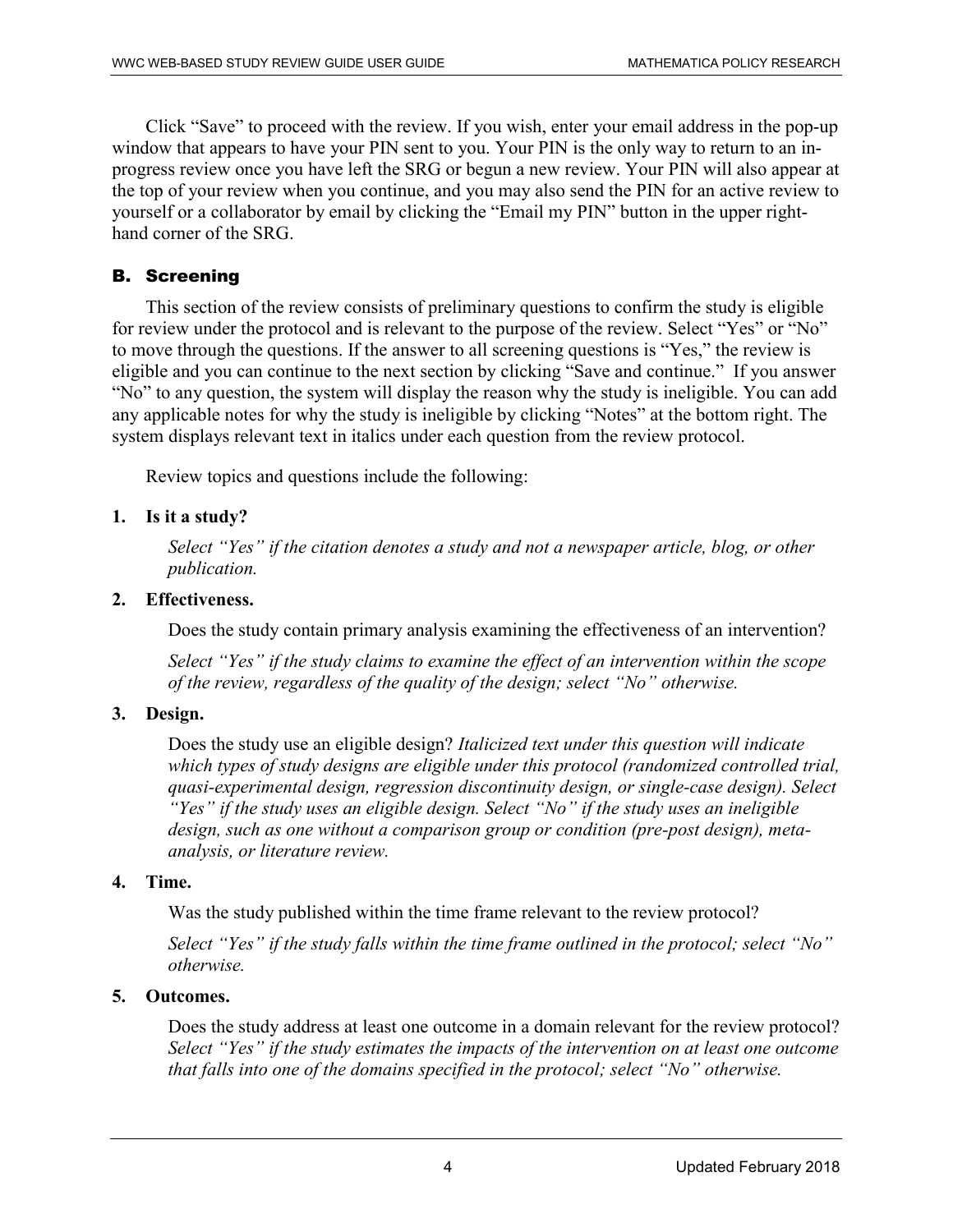## **6. Age or grade range.**

Does the study examine students in the age or grade range specified in the review protocol?

*Select "Yes" if the intervention meets the criteria for the age or grade range specified in the protocol under "Types of Populations to be Included"; select "No" otherwise.*

# **7. Sample alignment.**

Does the study meet the requirements for sample characteristics specified in the review protocol?

*Select "Yes" if the intervention meets the criteria for inclusion specified in the protocol under "Types of Populations to be Included" (for example, percentage English learner students, percentage general education); select "No" otherwise.*

## **8. Setting.**

Does the study occur within a setting specified in the review protocol?

*Select "Yes" if the intervention meets the criteria for the setting specified in the protocol; select "No" otherwise.* 

# **9. Location.**

Does the study occur within a geographic area specified in the review protocol?

*Select "Yes" if the study sample was drawn from the geographic region described in the protocol under "Types of Populations to be Included"; select "No" otherwise.*

## **10. Relevant.**

Is the intervention aligned with the focus of the review? *Select "Yes" if the study is relevant to the intervention of interest. Review the intervention description and any other available information. Select "No" otherwise.*

# **11. Other issues.**

Is the study free of other issues preventing eligibility?

# C. Measures

In the measures section of the SRG, reviewers identify and describe the measures used in the study and enter data to evaluate and report on findings. The SRG defines a measure as a unique combination of the instrument or method used to assess an outcome, the timing of the follow-up, and the sample used to measure the intervention's impact. Each measure the reviewer enters is associated with a single finding within the study.

# **1. Adding a measure**

Add a measure for each study finding by clicking "Add new outcome" under the Measures heading. You will be taken to a new page to enter information about this measure for the review. First, click "Select a measure" and enter the measure name in the search box. Always search the system for an existing measure before adding a new one. Search with multiple individual keywords in the measure name to confirm the measure does not already exist. The system will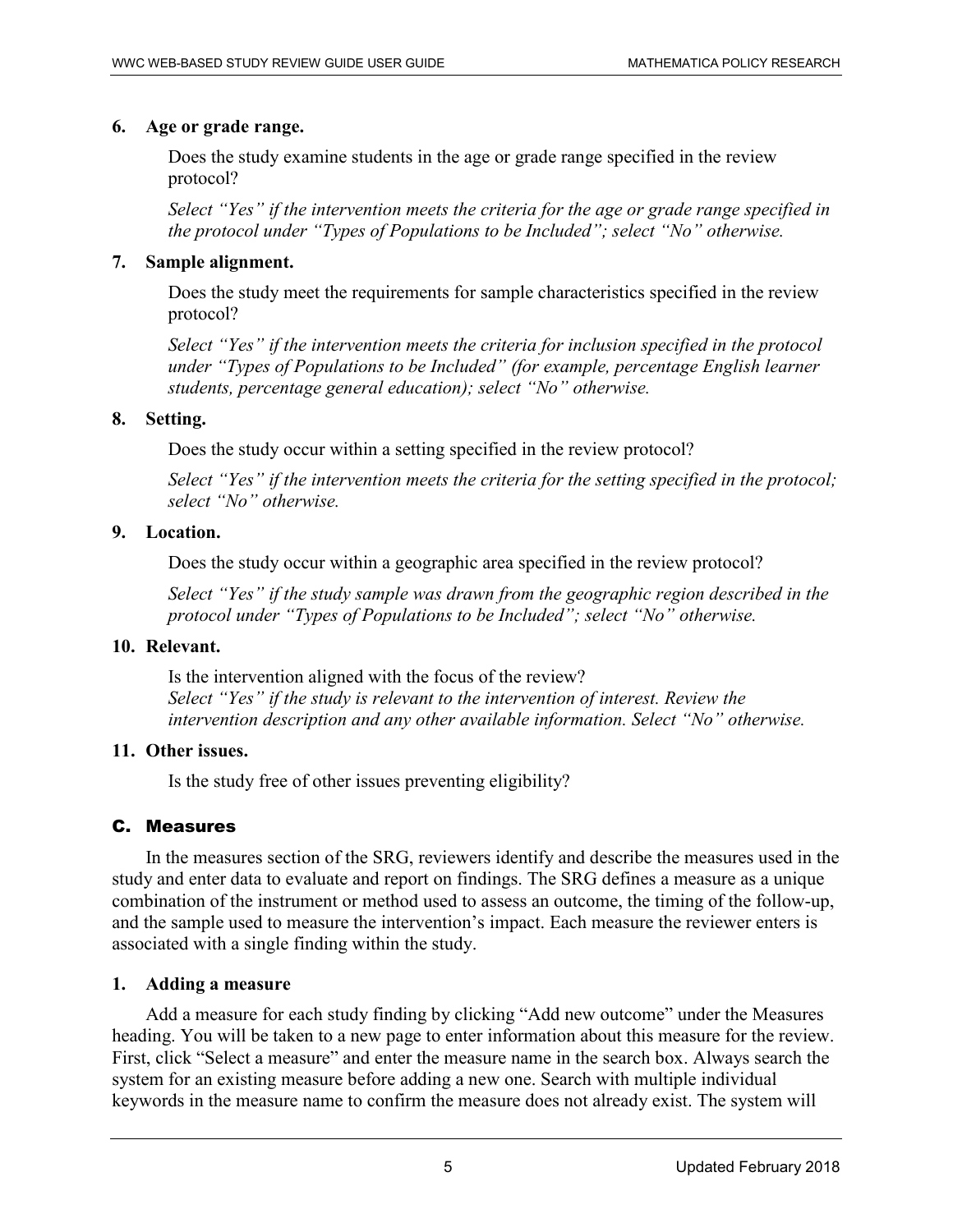search for measures linked to domains that are relevant to the review protocol. Carefully review the results for the correct measure and domain. If the measure already exists in the system, click "Select" next to the measure name to add the measure to the review (see Figure 2).

Figure 2. Select a measure

| Select a measure |                                                                                           |                                                                                                                      |                         |
|------------------|-------------------------------------------------------------------------------------------|----------------------------------------------------------------------------------------------------------------------|-------------------------|
|                  | Search by measure name: DIBELS                                                            |                                                                                                                      |                         |
|                  | <b>Measure</b>                                                                            |                                                                                                                      | Domain                  |
| <b>Select</b>    | Dynamic Indicators of Basic Early Literacy Skills (DIBELS)                                |                                                                                                                      | Reading achievement     |
| <b>Select</b>    |                                                                                           | Dynamic Indicators of Basic Early Literacy Skills (DIBELS): Curriculum-Based Measurement of Reading (CBM-R) passages | Reading fluency         |
| <b>Select</b>    | Dynamic Indicators of Basic Early Literacy Skills (DIBELS); Initial Sound Fluency subtest |                                                                                                                      | Phonological processing |

If the measure search does not return a relevant result, you can create a new measure (see Figure 3). To add a new measure, click "Add a new measure" at the bottom of the measure search page and complete the following fields:

• **Domain.** Select the domain from the dropdown menu that is relevant to the selected review protocol.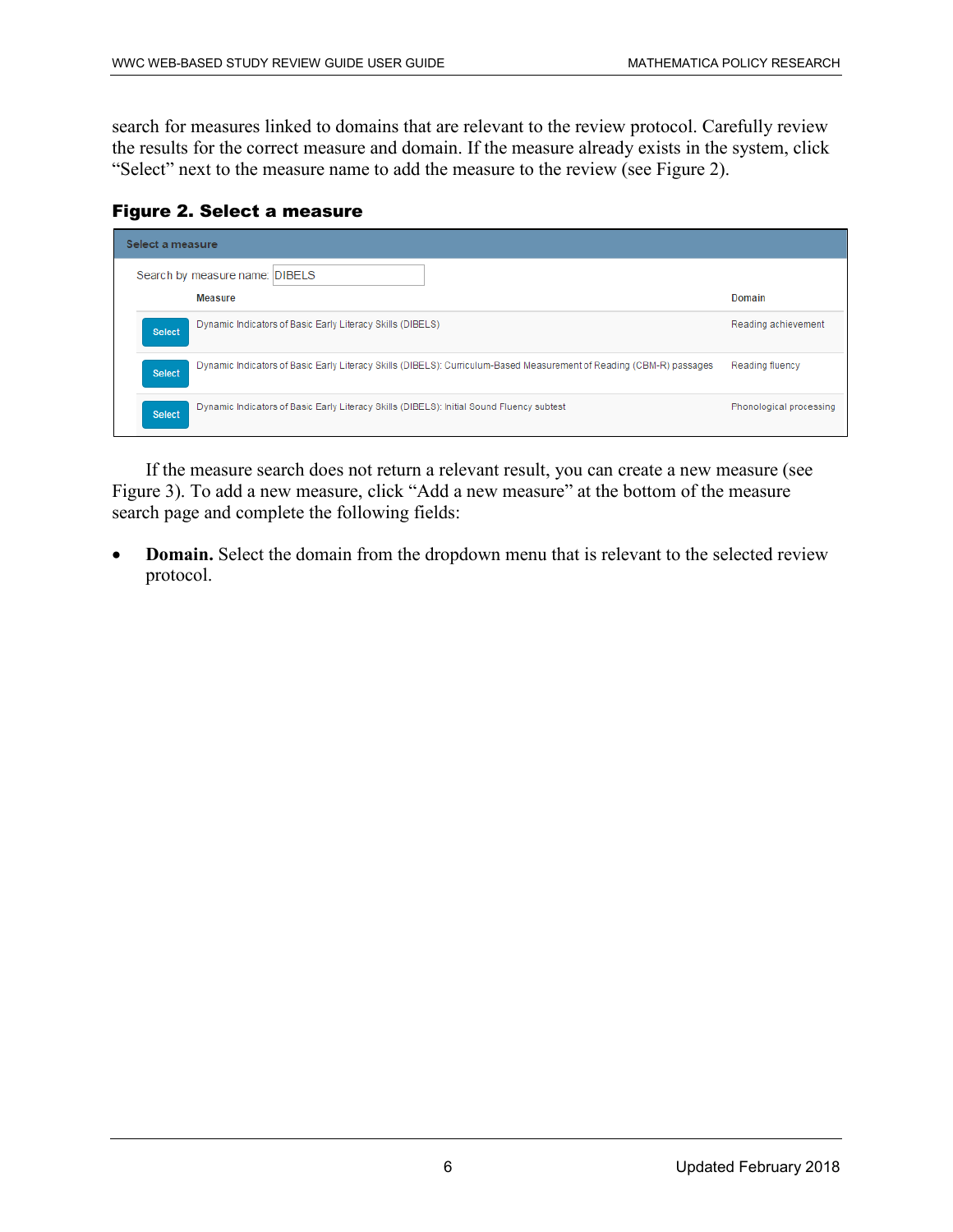- **Measure name.** Enter the full name of the measure. Include the measure's relevant acronym, if applicable, and include the full name of the measure as well. Note: The measure should appear with the specific measure name. However, study- or sample-specific information, such as grade, cohort, student characteristics, or the follow-up period (such as Year 2 follow-up) should not appear in the measure name.
- **Measure description.** Enter a brief description of the measure, without regard to the study in question.
- **Is the measure a standardized test?** Select "Yes" if the test is a standardized test. A standardized test is one in which the same test is given in the same manner to all test takers with established administration and scoring procedures, often documented in a technical manual. To be considered a standardized test, the score should originate from the full test or established subscale, using the documented scoring procedures.
- **Is the measure dichotomous?** A measure is dichotomous (or binary) if the outcome is a 1/0 variable for which the underlying construct is a yes/no answer, such as "ever graduated" or "retained in grade." Select "Yes" if the outcome is measured as a yes/no answer for each sample member. Select "No" otherwise.
- **Does the measure have evidence of face validity?** To show evidence of face validity, a sufficient description of the outcome measure

Domain - Select domain -Measure name Measure description Is this measure a standardized test? ? Yes **No** Is this measure dichotomous? ?

Yes No

Does the measure have evidence of face validity? (?)

Yes No Test-retest reliability <sup>(?)</sup> Internal consistency <sup>7</sup> Inter-rater reliability <sup>7</sup> Save **图 Ø** Cancel

must be provided to determine that the measure is clearly defined, has a direct interpretation, and measures the construct it was designed to measure. For example, a count of spoken words during a time period has face validity for measuring reading fluency, and the percentage of students who complete high school would be an outcome with face validity as a graduation rate. Select "Yes" if the measure appears to be a reasonable measure; select "No" if you see an obvious problem with the measure.

- **Test-retest reliability.** Test-retest reliability or temporal stability refers to the degree to which test results are consistent over time. Enter the test-retest reliability of the outcome measure, if reported.
- **Internal consistency.** Internal consistency is typically a measure based on the correlations between different items on the same test (or the same subscale on a larger test). It measures whether several items that propose to measure the same general construct produce similar

Figure 3. Add a measure

Add measure.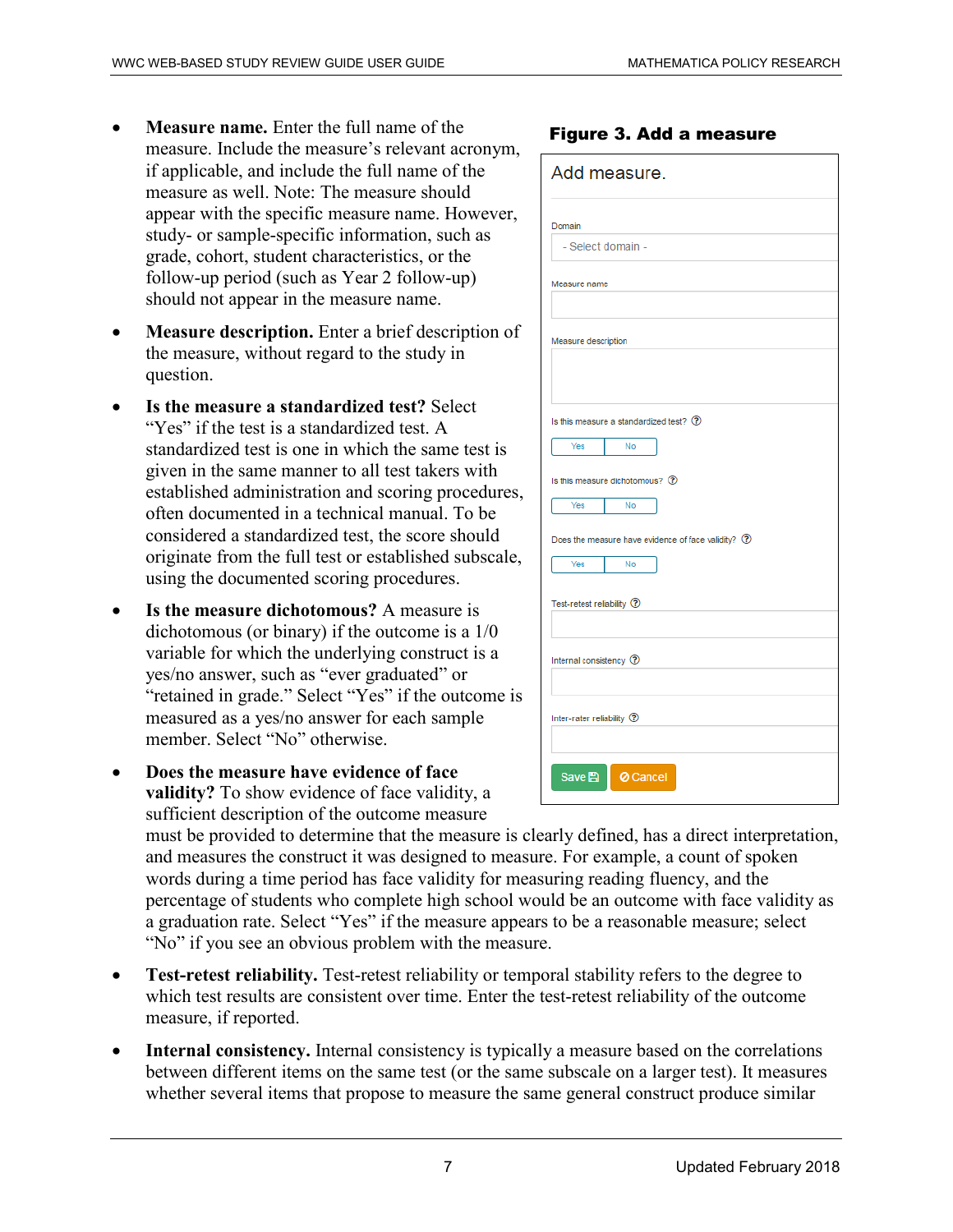scores. For example, if a respondent expressed agreement with the statements "I like to ride bicycles" and "I've enjoyed riding bicycles in the past," and disagreement with the statement "I hate bicycles," this would indicate good internal consistency for the measure. Enter the internal consistency of the outcome, if reported.

• **Inter-rater reliability.** Inter-rater reliability is the degree of agreement among raters. It gives a score of how much homogeneity, or consensus, there is in the ratings given by judges. If a student's work is scored differently by different judges, the measure may not provide a clear signal about the quality of the work. Enter the inter-rater reliability of the outcome, if reported.

Click "Save" at the bottom of the page at any point to save your work.

# **2. Completing measure information**

You will arrive at the Measure page after adding a measure to the review. The Measure page is divided into different sections by headings: Measure, Design, Sample Description, Sample Sizes, Baseline Measures, Analysis, and Measure Notes. Answer the questions in each section using information specific to the finding in the study.

The Measure Notes section is for the reviewer to document notes about a specific measure, as described below, and can be edited only on the page for the measure where you entered the notes. These notes will appear with the measure on the rating page. You can also add to the general review notes at any time by clicking "Notes" at the bottom right of the page. As a reminder, use complete sentences in the notes and include page references where needed.

The SRG asks questions about the measure that could affect the rating for the finding or how the finding will be reported by the WWC. Below, we outline some key considerations when answering these questions. For additional details and examples on these concepts, see the *WWC Standards Handbook*.

# Measure

Answer the following questions about the measure and analysis (see Figure 4):

- **Is the measure overaligned with the intervention?** Measures that are closely aligned or tailored to the intervention are likely to demonstrate larger effect sizes than those that are less closely aligned with the intervention. An example of overalignment is if the measure includes some of the same materials (such as specific reading passages) that are used in the intervention or administered to the intervention group as part of the intervention. Select "Yes" if you have concerns that the measure might be overaligned with the intervention. Select "No" otherwise.
- **Was the measure collected in the same manner for both the intervention and comparison groups?** When outcome data are collected differently for the intervention and comparison groups, study-reported impact estimates will confound differences due to the intervention with those due to differences in the data collection methods. For example, measuring dropout rates based on program records for the intervention group and school administrative records for the comparison group will result in unreliable impact estimates.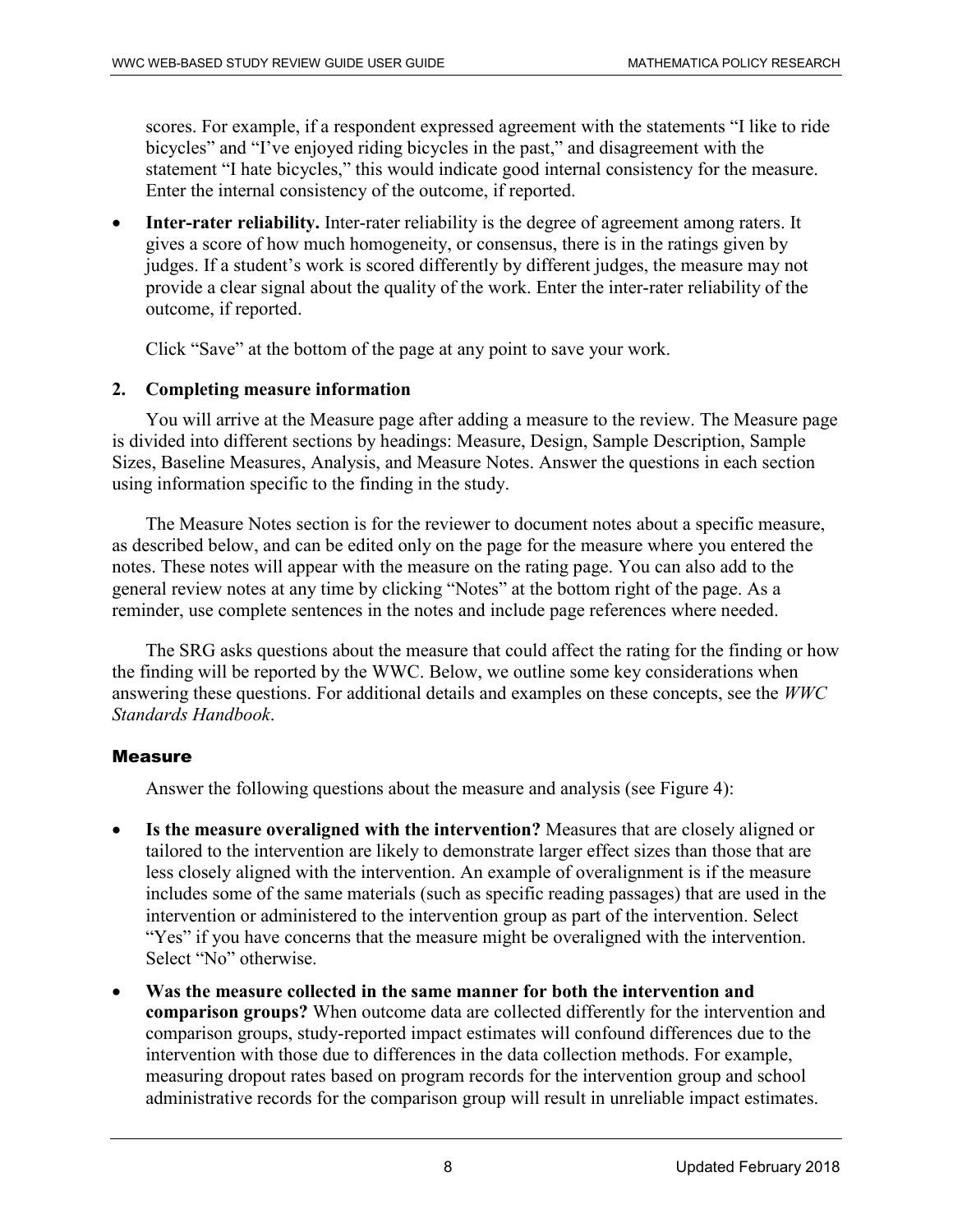This is because it will not be possible to disentangle the true impact of the intervention from differences in the dropout rates that are due to the particular measure used. Select "Yes" if the study collected the same measure in a similar manner for the intervention and comparison groups. Select "No" if it is clear the study collected outcome data differently for the intervention and comparison groups, potentially in a way that could lead to differences in average outcomes between groups. If the study collected outcome data differently across the intervention and comparison groups, the outcome does not meet review requirements and all findings based on the measure are rated *Does Not Meet WWC Group Design Standards*. Explain any concerns in the "Notes" field.

- **Did the analysis control for any endogenous covariates?** If a regression analysis includes a covariate that was potentially influenced by group status (that is, endogenous), the impact analysis will produce a biased test of the effect of the intervention. On the other hand, if a covariate is obtained after baseline and is unlikely to have been influenced by group status or is considered time invariant (for example, demographics such as gender and race), then there is no concern that the variable has been influenced by the intervention. For example, a study that examines the impact of an intervention on student achievement outcomes may collect data on  $(1)$  student attendance during the intervention or  $(2)$  the quality of teacher– student interactions. These variables associated with intervention dose, quality, or fidelity may have been affected by the intervention. If the impact analysis includes either of these measures as covariates, the correlation between the intervention indicator and these variables will produce bias in the impact estimate. Therefore, the WWC cannot use the results of the regression model as a credible source of information about an intervention's effects. Select "Yes" if the analysis controls for covariates that are potentially influenced by group status. Select "No" otherwise.
- **Follow-up period.** The follow-up period is the time elapsed between the end of the intervention and the collection of the post-intervention measure. Enter the follow-up period during which the study collected outcome data and select the appropriate units from the dropdown menu: Days, Weeks, Months, Years, or Semesters. Enter "0 days" for immediate posttests. For example, if an intervention lasted the entire duration of the school year and at the conclusion of the school year the outcome measure was administered, that would be considered an immediate post-test and "0 days" should be entered for the follow-up period.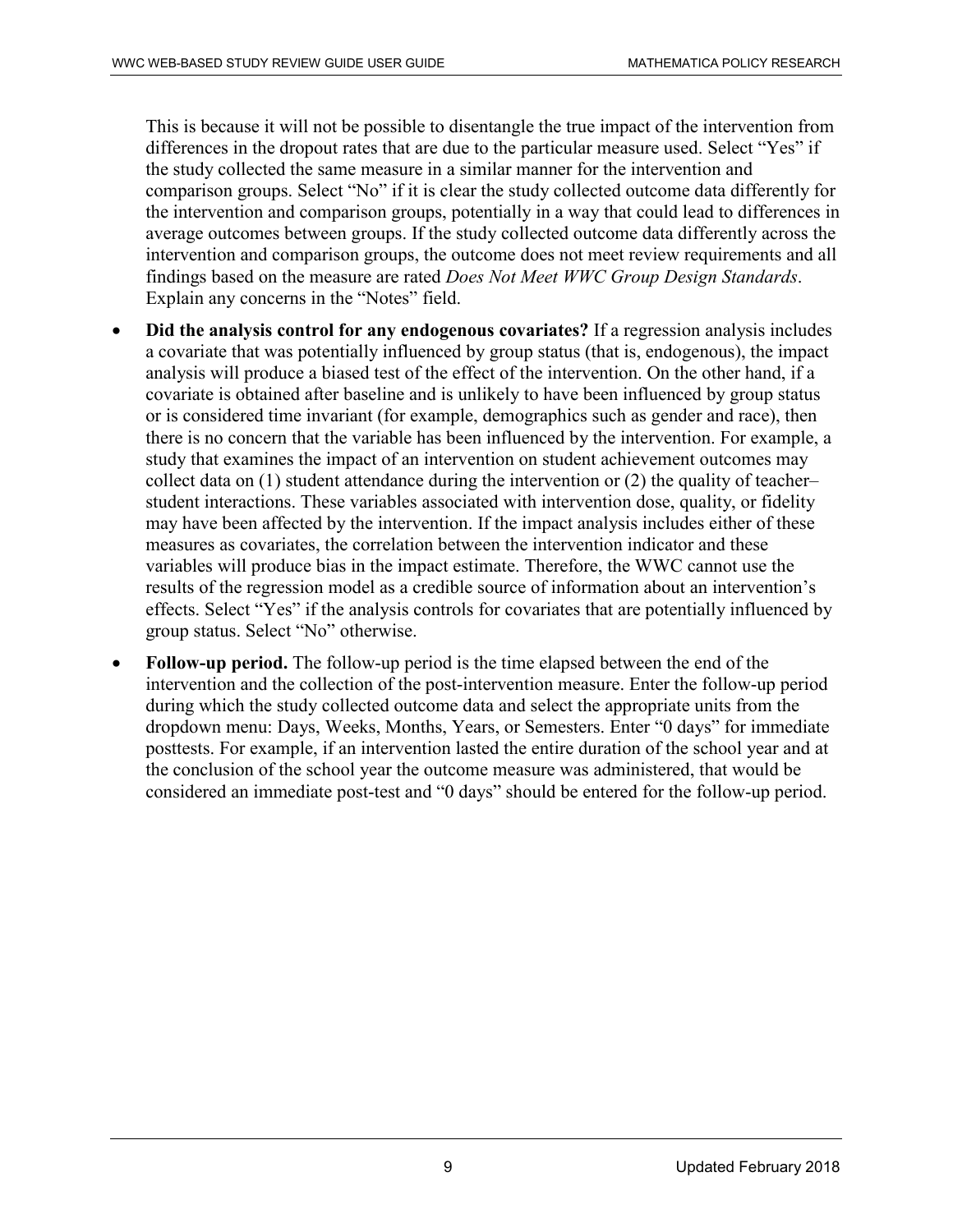Figure 4. Adding measure to review

| Phonology                       |                               |                |                                                         | Dynamic Indicators of Basic Early Literacy Skills (DIBELS) - Initial Sounds Fluency subtest                 |  |  |
|---------------------------------|-------------------------------|----------------|---------------------------------------------------------|-------------------------------------------------------------------------------------------------------------|--|--|
|                                 | Change to a different measure |                |                                                         |                                                                                                             |  |  |
|                                 |                               |                |                                                         |                                                                                                             |  |  |
|                                 |                               |                | Is this measure overaligned with the intervention? 3    |                                                                                                             |  |  |
| Yes                             | No <sup>1</sup>               | $\pmb{\times}$ |                                                         |                                                                                                             |  |  |
|                                 |                               |                |                                                         |                                                                                                             |  |  |
|                                 |                               |                |                                                         | Was the measure collected in the same manner for both the intervention and comparison groups? $\circled{2}$ |  |  |
|                                 |                               |                |                                                         |                                                                                                             |  |  |
| Yes                             | No <sup>1</sup>               | ×              |                                                         |                                                                                                             |  |  |
|                                 |                               |                |                                                         |                                                                                                             |  |  |
|                                 |                               |                | Did the analysis control for any endogenous covariates? |                                                                                                             |  |  |
| Yes                             | <b>No</b>                     | ×              |                                                         |                                                                                                             |  |  |
|                                 |                               |                |                                                         |                                                                                                             |  |  |
| Follow-up period <sup>(2)</sup> |                               |                |                                                         |                                                                                                             |  |  |

# **Design**

Answer the following questions about the study design associated with this measure:

- **Design.** Use the dropdown menu to select the appropriate design (randomized controlled trial or quasi-experimental design).
- *(If random assignment is selected as the design)* **Was the random assignment compromised**? There are four ways in which a randomized controlled trial that assigns individual subjects to the intervention or comparison condition can be compromised.
	- The randomized controlled trial is compromised when it includes subjects in the sample used to estimate findings (analytic sample) who were not randomly assigned. Joiners in cluster-level assignment studies are addressed separately in the SRG and reviewers should not indicate that the randomized controlled trial is compromised because of the presence of joiners.
	- The randomized controlled trial is compromised if subjects are randomly assigned to a group with different probabilities, but the findings are based on an analysis that does not account for the different assignment probabilities.
	- The randomized controlled trial is compromised when the investigator changes a subject's group membership after random assignment.
	- The randomized controlled trial is compromised when a study author manipulates the analytic sample to exclude certain subjects based on events that occurred after the introduction of the intervention when there is a clear link between the intervention and the reason for the exclusion. A clear link is present when the exclusion is based on a measure the intervention may have affected.

Select "Yes" if random assignment was compromised; select "No" otherwise.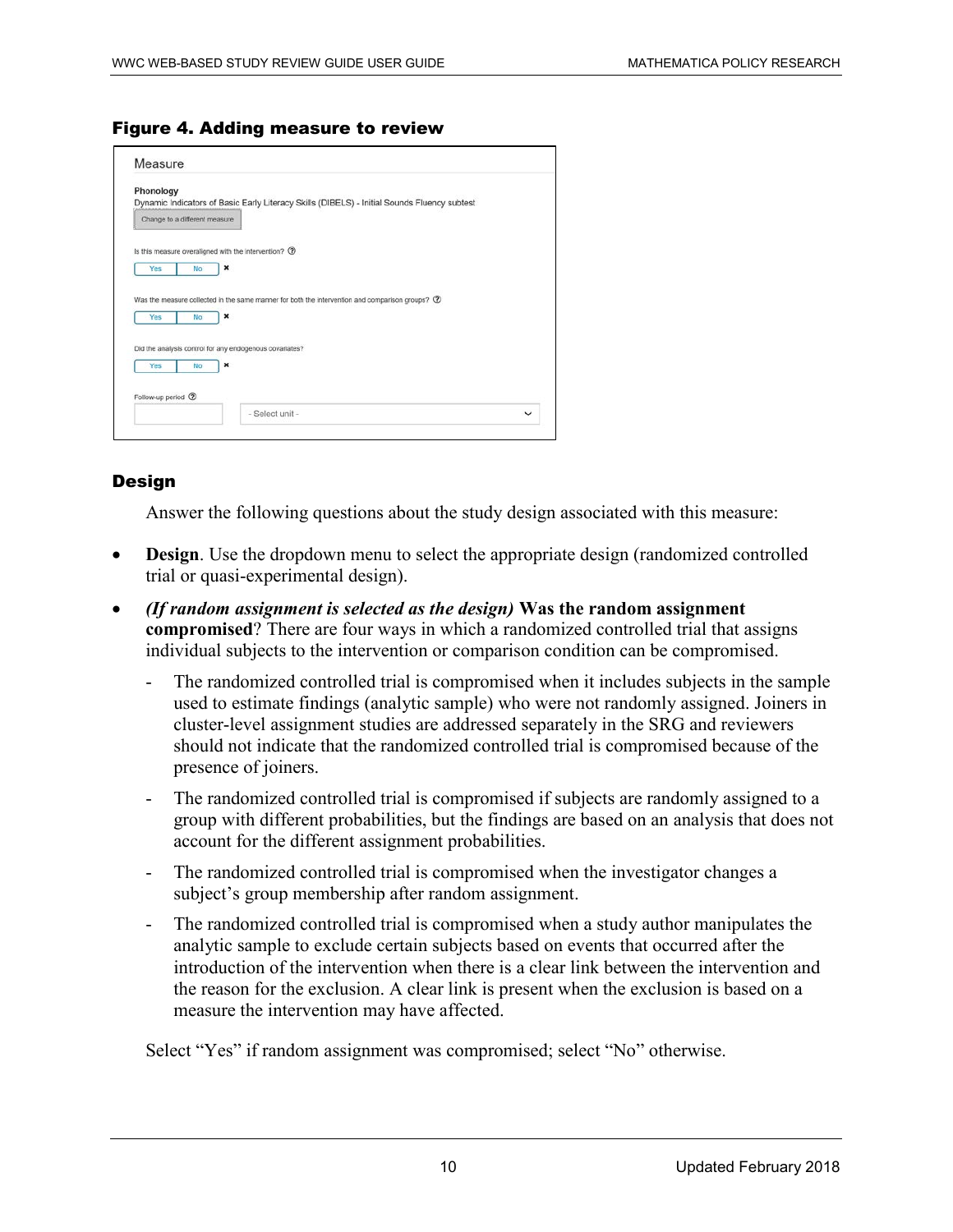- **Are there any confounding factors in the analysis of this measure?** In some studies, a component of the study design or the circumstances under which the intervention was implemented are perfectly aligned, or confounded, with either the intervention of comparison group. That is, some factor is present for members of only one group and absent for all members in the other group. In these cases, it is not possible to tell whether the intervention or the confounding factor is responsible for the difference in outcomes. For example, a study may have one intervention school and a different comparison school. In this case, it is impossible to separate how much of the observed effect was due to the intervention and how much was due to the particular school in which the intervention was used. Select "Yes" if there is a confounding factor and provide an explanation in the "Notes" field.
- **Comparison.** From the dropdown list, select the option that describes the services the comparison group received. Options include an intervention (that is, an alternative intervention, such as a different math curriculum from the intervention of interest for this review); business as usual; none; or unknown. If you select intervention, choose the intervention the comparison group received from the dropdown list.

## Sample description

In the Sample Description section, select "Yes" if the sample for this measure is for the full sample (rather than a subgroup, such as female students or a cohort). If the sample for this measure is a subsample, select "No." By selecting "No," a set of options for common types of subsamples will appear (see Figure 5). Select the nature of the subsample. The system will autofill the sample description text field based on your selection. If the subsample comprises another characteristic that does not appear in the provided options, type the sample description in the text field. Use the auto-fill description whenever possible; only edit the sample description field if additional text is necessary to distinguish the sample from others in the study.

It is possible that no finding in a study uses the study's full sample. For example, a study may examine multiple subgroups separately, but never analyze the combined sample. The SRG can aggregate these findings into a full sample finding, as discussed below. In this case, use the sample description that best describes the sample for the subgroup finding.

## Sample sizes

Begin by selecting "Yes" or "No" in response to the question "Is this an analysis with cluster-level assignment?" Select "Yes" if the study satisfies two conditions: (1) individuals were assigned to the intervention or comparison condition as groups, and (2) outcomes were measured for individuals within those clusters



|                      |    | Does this data represent the full sample? <sup>®</sup>                               |
|----------------------|----|--------------------------------------------------------------------------------------|
| Yes                  | No | $\boldsymbol{\mathsf{x}}$                                                            |
| <b>OGender</b>       |    | Select each category by which this subsample is differentiated from the full sample. |
| □Grade               |    |                                                                                      |
| □Race                |    |                                                                                      |
| <b>OEthnicity</b>    |    |                                                                                      |
| OFinancial position  |    |                                                                                      |
| Sample description 2 |    |                                                                                      |

(but may be analyzed as individual-level data or as cluster-level averages).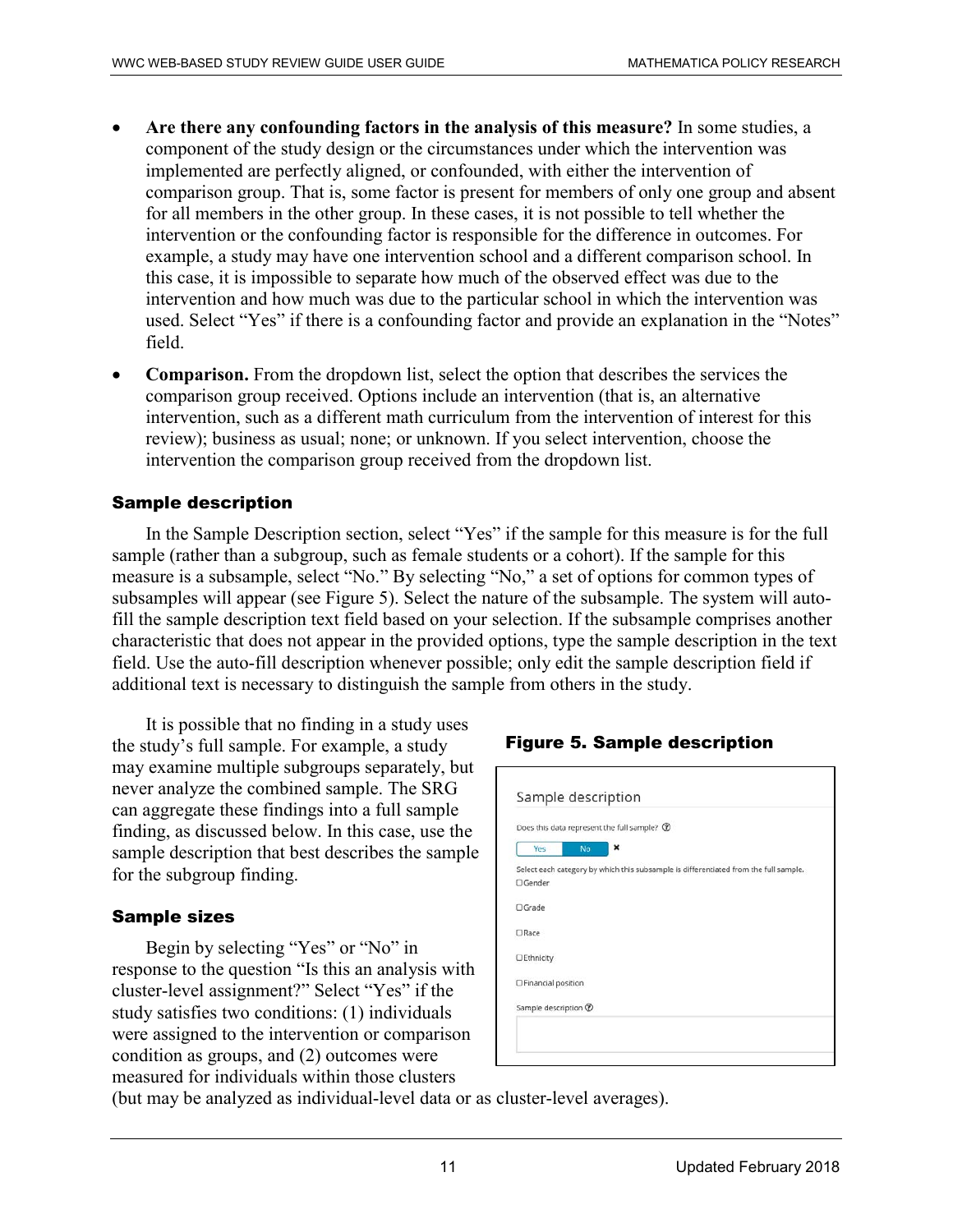**If "Yes" is selected to denote that the analysis contains cluster-level assignment**, fields will appear to define the individuals and clusters for the analysis, and enter key sample sizes (see Figure 6). The individuals in the analytic sample are the units that contribute outcome data to the analysis. For example, in a study that aggregates student-level achievement data to school-level averages for analysis, the students are the individuals. The clusters in the analytic sample are the units that were assigned to conditions and contain the individuals who contribute outcome data. For both individuals and clusters, select the type of unit from the dropdown menu: Student, Teacher, Class, School, District, Campus, or Center.

| Sample sizes                                                                                     |                                                                                                   |                                                        |                                                                                        |                |
|--------------------------------------------------------------------------------------------------|---------------------------------------------------------------------------------------------------|--------------------------------------------------------|----------------------------------------------------------------------------------------|----------------|
| Is this an analysis with cluster level assignment? ®<br>No.<br>Yes                               | $\boldsymbol{\mathsf{x}}$                                                                         |                                                        | Analytic sample size                                                                   |                |
|                                                                                                  | Unit                                                                                              |                                                        | Intervention                                                                           | Comparison     |
| Individuals <sup>®</sup>                                                                         | Student                                                                                           | $\checkmark$                                           |                                                                                        |                |
|                                                                                                  |                                                                                                   |                                                        | Check reported                                                                         | C Not reported |
| Clusters <sup>®</sup>                                                                            | Class                                                                                             | $\check{ }$                                            |                                                                                        |                |
| sample for baseline representativeness)<br>Intervention                                          | Total present in clusters at time pre-intervention data were collected (reference<br>Comparison   | sample for outcome representativeness)<br>Intervention | Total present in clusters at time outcome data were collected (reference<br>Comparison |                |
| <b>Cities reported</b>                                                                           | CiNot reported                                                                                    | <b>Cilviot</b> reported                                | Chiot reported                                                                         |                |
| Did the analysis account for clusters? ®<br>No.<br>Yes:<br>Intraduster correlation coefficient ® | $\mathbf{\mathbf{x}}$                                                                             |                                                        |                                                                                        |                |
|                                                                                                  | Are the reported outcome standard deviations measured using data for individuals or clusters? (D) |                                                        |                                                                                        |                |
| - Select Level -                                                                                 | $\checkmark$                                                                                      |                                                        |                                                                                        | <b>E</b> Notes |

# Figure 6. Sample sizes for cluster studies

Enter the analytic sample sizes for the intervention group and the comparison group for both the number of individuals and the number of clusters. If the study is a randomized controlled trial, also enter the reference samples for calculating individual non-response and cluster-level attrition. Finally, also enter the samples present in clusters when pre-intervention and follow-up data were collected. These samples represent the reference samples for assessing the representativeness of the sample at baseline and follow-up. Check the "Not reported" checkbox if a sample size for individuals or clusters is not reported in the study.

Select "Yes" or "No in response to the question "Did the analysis account for clusters?" A "mismatch" problem occurs when assignment is carried out at the cluster level (for example, classroom or school level), while the analysis is conducted at the individual level (for example, student level). When the analysis ignores the correlation between outcomes among individuals within the same clusters when computing the standard errors of the impact estimates, this approach leads to underestimated standard errors and overestimated statistical significance. To assess the statistical significance of an intervention's effects in cases where study authors have not corrected for the clustering, the WWC computes clustering-corrected statistical significance estimates. An example of an analysis that accounts for clusters and does not require the WWC correction is hierarchical linear modeling. Similarly, analyses of cluster-level averages do not require the correction.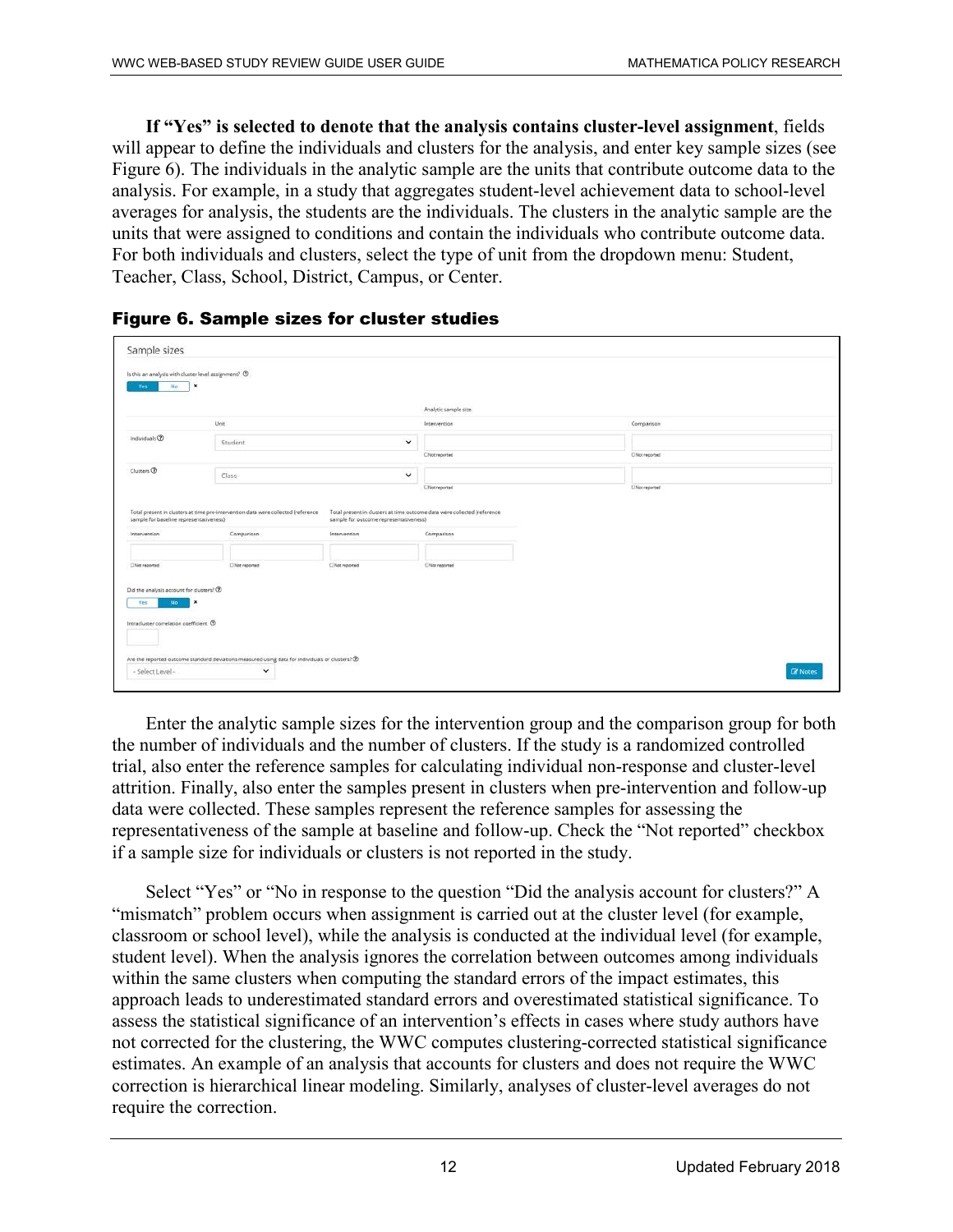If "No" is selected because the analysis did not account for clusters, enter the intracluster correlation coefficient that the WWC should use to perform the adjustment into the box provided. Check the review protocol for guidance on the appropriate intracluster correlation coefficient. As defaults, the WWC uses the intracluster correlation coefficient values of 0.20 for achievement outcomes and 0.10 for all other outcomes, but will use study-reported intracluster correlation coefficient values when available.

Select "Yes" or "No in response to the question "Does the analytic sample include any joiners who pose a risk of bias according to the review protocol?" The analytic samples for cluster-level assignment studies may include two types of individuals: *stayers*, who were in the sample when the clusters were assigned to condition; and *joiners*, who entered the sample afterwards. For example, schools may be assigned in the fall, but the analytic sample might include new students who transferred into the schools later in the school year. The new students are joiners. Review protocols specify which joiners may pose a risk of bias based on when they entered clusters. Joiners who do not pose a risk of bias according to the review protocol can be treated as stayers in WWC reviews. Select "Yes" if the analytic sample included joiners; select "No" otherwise.

Finally, select from the dropdown list whether the standard deviations for the reported outcome were measured using data for individuals or clusters (select either Individual or Cluster in the dropdown). Standard deviations based on cluster-level data will be smaller than those based on individual-level data, leading to a larger effect size. Because they are not directly comparable to individual-level effect sizes, effect sizes based on cluster-level standard deviations will not be reported in most WWC products. (However, cluster-level means can be used to calculate effect sizes that are comparable to student-level effect sizes, so long as the calculation uses a standard deviation based on individual-level data.) The statistical significance and direction (positive or negative) of cluster-level effect sizes is taken into account in determining the characterization of study findings.

**If "No" is selected to denote that the analysis does not contain cluster-level assignment**, answer the two questions about missing and imputed data that appear. First, was any outcome data imputed to estimate this finding? Imputed outcome data can affect how the WWC calculates attrition and influence the study rating in other ways. Select "Yes" if the analytic sample includes any imputed outcome data; select "No" otherwise. In particular, select "No" if the authors addressed missing outcome data by excluding all cases with missing outcome data from the analytic sample (that is, complete case analysis).

Second, does the study use an acceptable approach to address all missing data in the analytic sample? Assess the description of the approach used to address any missing baseline or outcome data and compare to the list of acceptable approaches in Table II.6 of the *WWC Standards Handbook*. Consider all baseline measures included in the analysis, whether or not the measure is required for assessing baseline equivalence. The common approach of excluding all cases with missing baseline and outcome data (that is, complete case analysis) is an acceptable approach. Select "Yes" if an acceptable approach was used; select "No" otherwise.

Enter the requested sample sizes for the intervention group and comparison group, including the analytic sample sizes (see Figure 7). The analytic sample sizes include any records with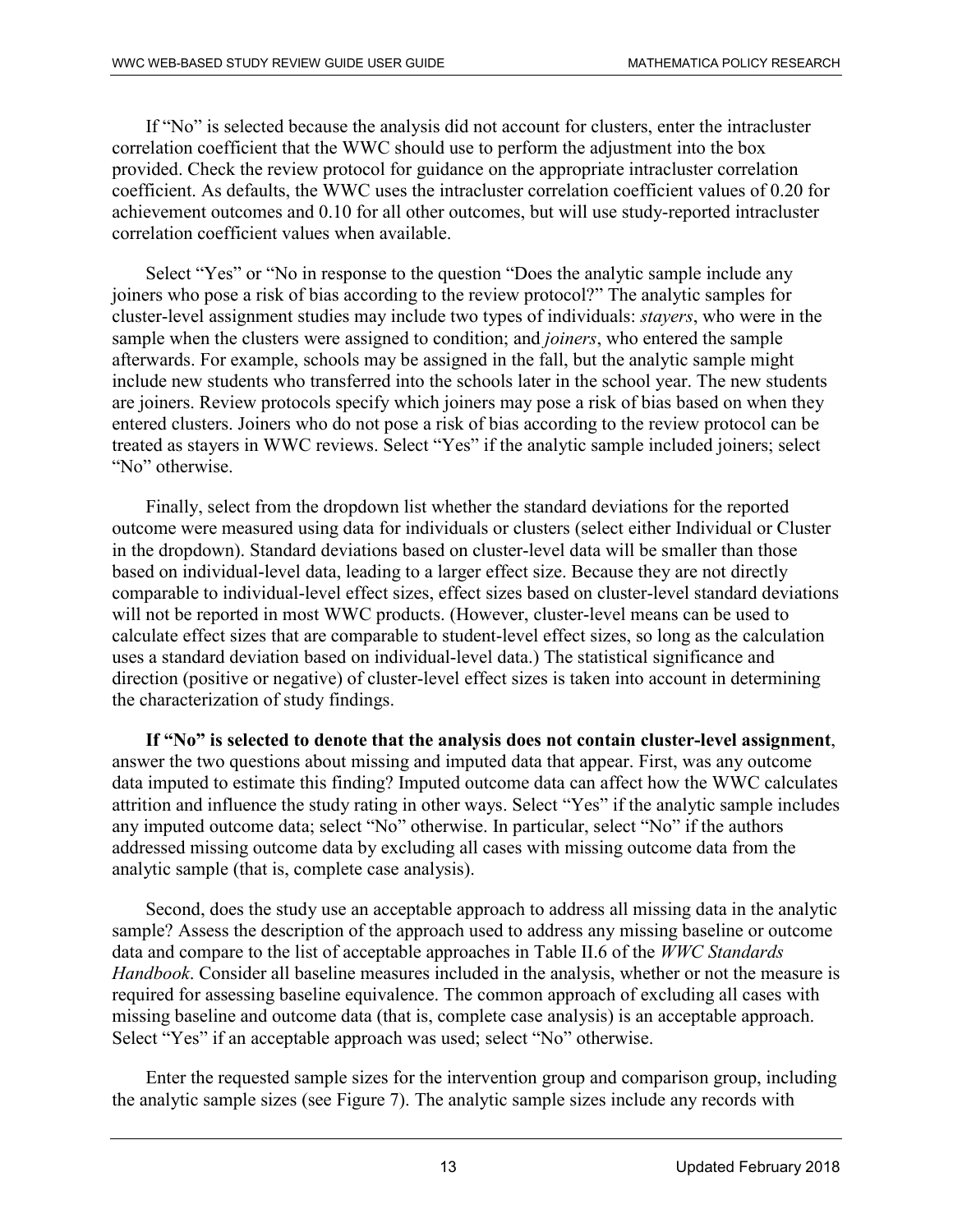imputed data included in the analysis. If the study is a randomized controlled trial, record the number of subjects randomly assigned to conditions. If the study has imputed outcome data, also record the number of subjects with observed outcome data in both the intervention and comparison groups (that is, the analytic sample sizes minus any records with imputed outcome data that were analyzed). Because the WWC counts imputed outcome data as attrition, these sample sizes will be used as the numerators in attrition calculations. Check the "Not reported" checkbox if the sample size for individuals is not reported in the study. Also, select the type of unit from the dropdown menu: Student, Teacher, Class, School, District, Campus, or Center.

|  |  | <b>Figure 7. Sample sizes for non-cluster studies</b> |  |
|--|--|-------------------------------------------------------|--|
|  |  |                                                       |  |

|                          | Sample sizes                                           |                                                                                               |            |                                               |            |
|--------------------------|--------------------------------------------------------|-----------------------------------------------------------------------------------------------|------------|-----------------------------------------------|------------|
|                          | Is this an analysis with cluster level assignment? ®   |                                                                                               |            |                                               |            |
| Yes<br>No.               | ×                                                      |                                                                                               |            |                                               |            |
|                          | Was any outcome data imputed to estimate this finding? |                                                                                               |            |                                               |            |
| Yes                      | No.<br>$\boldsymbol{\mathsf{x}}$                       |                                                                                               |            |                                               |            |
|                          |                                                        |                                                                                               |            |                                               |            |
|                          |                                                        | Does the study use an acceptable approach to address all missing data in the analytic sample? |            |                                               |            |
| Yes                      | $\pmb{\times}$<br>No.                                  |                                                                                               |            |                                               |            |
|                          |                                                        |                                                                                               |            |                                               |            |
|                          |                                                        | Analytic sample size                                                                          |            | Number of subjects with observed outcome data |            |
|                          | Unit                                                   | Intervention                                                                                  | Comparison | Intervention                                  | Comparison |
| Individuals <sup>2</sup> | Student                                                | $\check{ }$                                                                                   |            |                                               |            |

#### Baseline measures

A baseline measure is an assessment of skills or characteristics prior to the intervention. The WWC uses baseline data to assess the baseline equivalence of the intervention and comparison groups, which can affect the rating of quasi-experimental designs, high-attrition randomized controlled trials, and compromised randomized controlled trials. If there is baseline data for the sample relevant to a measure, click "Add a baseline measure." A new page titled "Baseline" will appear. A reviewer should enter all available baseline data for the sample in the SRG, whether or not the data are required to assess baseline equivalence. Also, a reviewer should enter the baseline measure when the baseline data are reported for the analytic sample, or a smaller sample as a result of some missing baseline data.

**Click "Select measure" to search for the measure in the system.** If the measure exists, click "Select" next to the measure name to select that measure and domain. If the measure does not exist, create the measure in the system by clicking "Add a new measure" at the bottom of the window and complete the same fields required for new measures discussed on pp. 17-18.

After selecting or adding the baseline measure, you will return to the baseline page. **Indicate whether the measure is one that is required for assessing baseline equivalence under the review protocol.** Only measures that are indicated as required will influence a study rating.

**Then, if the study is a cluster-level assignment study:** 

• **Indicate whether the baseline standard deviations reported are based on individual- or cluster-level data.** Standard deviations based on cluster-level data will be smaller than those based on individual-level data, leading to a larger baseline effect size. Cluster-level standard deviations may not be used to establish baseline equivalence of individuals (see Step 4 of the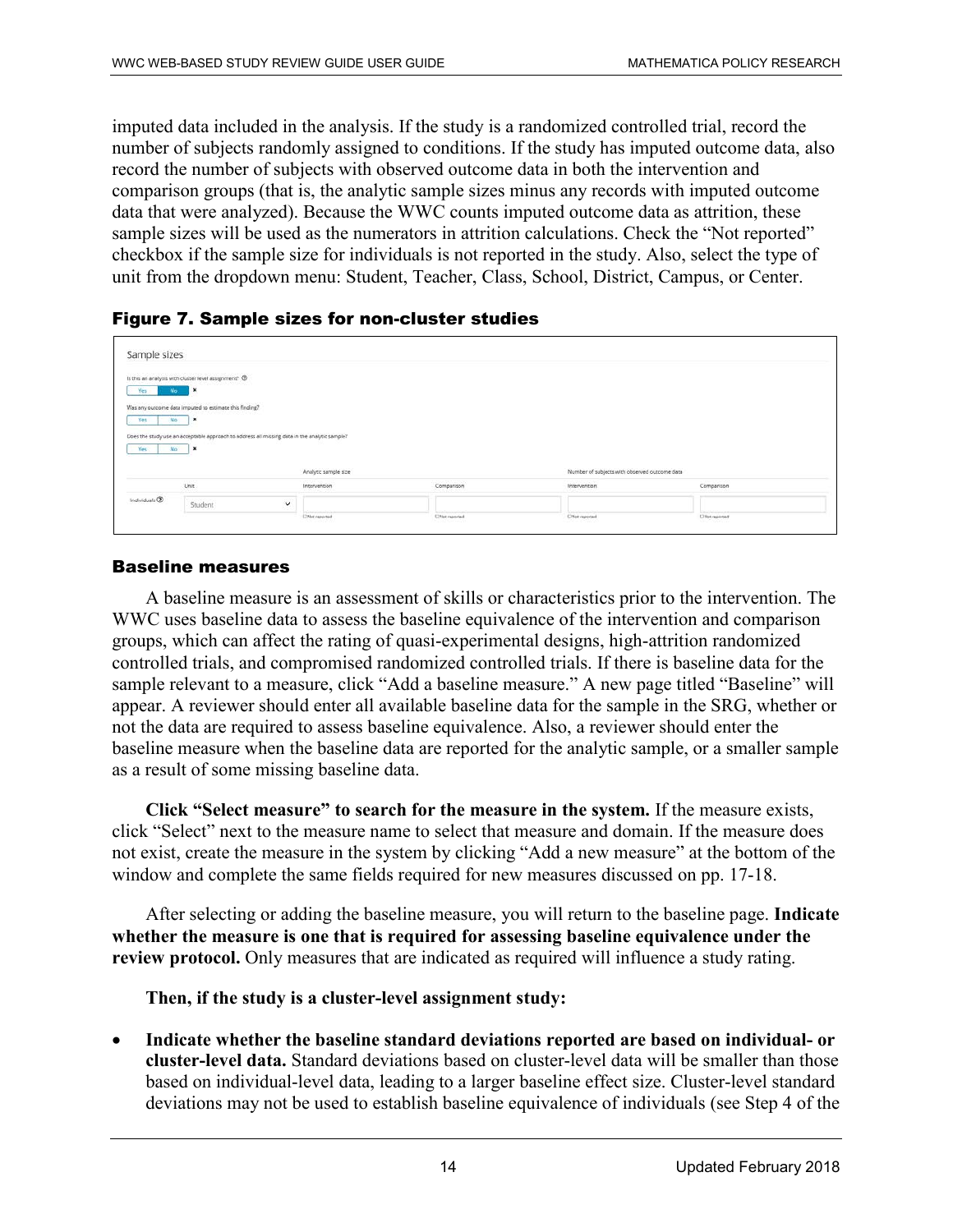review process for cluster-level assignment studies in the *WWC Standards Handbook*), but may be used to establish baseline equivalence of clusters (see Step 7 of the review process for cluster-level assignment studies in the *WWC Standards Handbook*). The baseline equivalence requirement for clusters (that is, Step 7) can be satisfied using individual- or cluster-level means and individual- or cluster-level standard deviations (in any combination), as long as the weighting of the means is consistent with the weighting used in the analysis. The WWC will use individual-level standard deviations when possible, so enter these into the SRG if available.

• **Is the baseline analytic sample comprised of the same individuals in the outcome analytic sample?** Select "Yes" if the baseline sample includes the exact analytic sample of individuals used to measure outcomes at follow-up; select "No" otherwise. You will select "No" if the baseline data are based on the same clusters as the analytic sample, but do not include the same individuals used to measure outcomes at follow-up. If you select "No," the baseline measure can be used to establish equivalence of clusters only. Check the review protocol to confirm that the sample meets any requirements for establishing equivalence of clusters.

**For all study designs: Was the baseline characteristic measured using the same units as the outcome?** For example, answer "Yes" if the researchers administered the same test, using the same scoring procedures, as a pretest and posttest. Answer "No" if (a) the researchers administered different assessments at baseline and follow-up, or (b) the measures were the same, but different subscales or scoring procedures were used to score the tests.

# **If the study is an individual-level assignment study you will also be asked two questions about missing baseline data in the analytic sample:**

- **Was any baseline data imputed to estimate this finding?** Select "Yes" if the baseline sample includes any imputed data; select "No" otherwise.
- **Is there missing baseline data for the analytic sample that was not imputed?** Select "Yes" if the same subjects in the analytic sample for the measure were excluded from the calculation of means for the baseline sample because of missing data; select "No" otherwise.

**Enter the baseline sample sizes.** First, record the number of intervention and comparison group subjects used to calculate the means to assess baseline equivalence (including any imputed baseline data). Then, if the study has imputed baseline data, record the number of subjects with observed baseline data used to calculate the baseline means in both the intervention and comparison groups (that is, excluding any records with imputed baseline data). These sample sizes will be used to assess baseline equivalence using the approach described in section II.C.4 of the *WWC Standards Handbook*. Check the "Not reported" checkbox if a requested sample size is not reported.

**Enter the baseline means.** First, record the means for the intervention and comparison group subjects used to assess baseline equivalence (including any imputed baseline data). If the study has imputed baseline data, also record the means for the samples with observed baseline data only. If the measure is dichotomous, use the numeric percentage value (0 to 100) for the mean. For example, a 79 percent graduation rate should be entered as 79. Check the "Not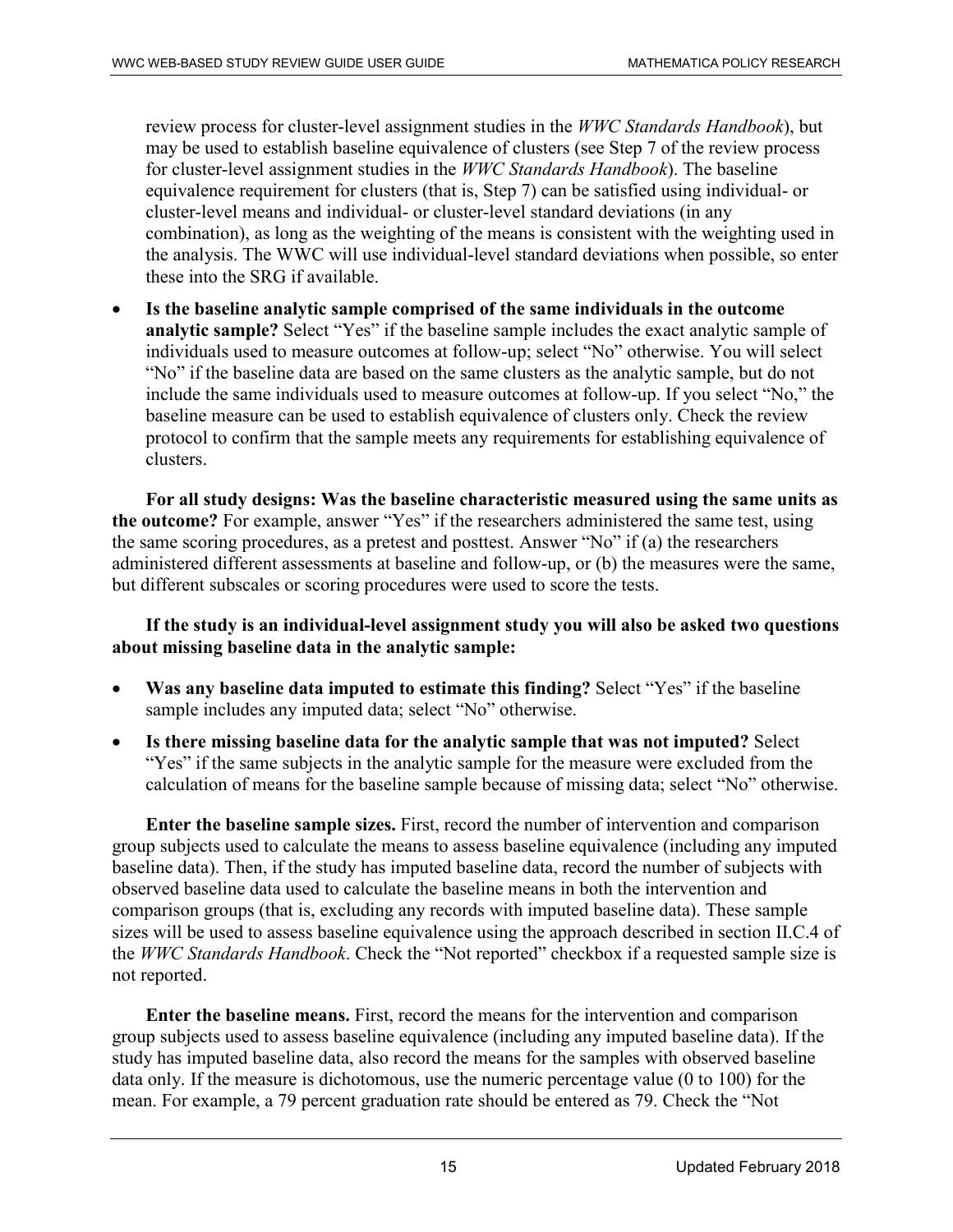reported" checkbox if the baseline means for the subjects used to assess baseline equivalence are not reported.

**Enter the standard deviations for the subjects with observed baseline data.** Check the "Not reported" checkbox if the standard deviations for subjects with observed baseline data are not reported.

**If the study has imputed baseline data, enter the outcome means for the intervention and comparison group samples with both observed baseline and observed outcome data.** These means will be used to assess baseline equivalence using the approach described in section II.C.4 of the *WWC Standards Handbook*.

**Indicate whether the study analysis adjusted for this baseline measure and, if so, select the method of adjustment.** The analysis may include a statistical adjustment for differences in the intervention and comparison groups at baseline, which is required for satisfying the baseline equivalence requirement when the baseline effect size falls between 0.05 and 0.25 standard deviations. For example, authors may include the baseline measure in the regression analysis. Select "Yes" if the authors report an analysis that statistically controls for the baseline difference; select "No" otherwise. If you select "Yes," then also select the method from the dropdown method. The options are Regression or ANCOVA and Gain Scores, Difference-in-Differences, or Fixed Effects. If you select the second of these two options, the SRG will consider the adjustment acceptable for satisfying the baseline equivalence requirement only if (1) the baseline and outcome measures are measured using the same units (based on your response to an earlier question) and (2) the correlation between the baseline and outcome measures exceeds 0.6.

**Enter the correlation between the baseline and outcome measures, if reported.** This correlation may be used by the SRG for two purposes. First, the correlation is used to assess baseline equivalence when some data are missing or imputed. Second, the correlation is used to assess whether gain scores, difference-in-differences (including the WWC-calculated differencein-difference adjustment), or fixed effects can be used to satisfy the baseline equivalence requirement when a statistical adjustment for the baseline measure is required.

**Finally, select the type of effect size computation used to calculate baseline differences.** To assist in the interpretation of study findings and facilitate comparisons of findings across studies, the WWC computes the effect size. The effect size can be calculated in a number of ways, depending on the information provided in the study. The options for the baseline effect size computations are below:

- **Unadjusted mean and standard deviation.** Select this option if the measure is continuous and the authors report an unadjusted pre-intervention mean and standard deviation.
- **t-stat.** Select this option if the authors report a summary t-statistic from a t-test comparison of means. Note: In general, it is not appropriate to use a t-statistic from any analysis other than a t-test for group means for WWC effect size calculations.
- **Dichotomous.** Select this option if the authors provide unadjusted pre-intervention means reported for both groups using a dichotomous measure. You do not need to enter standard deviations.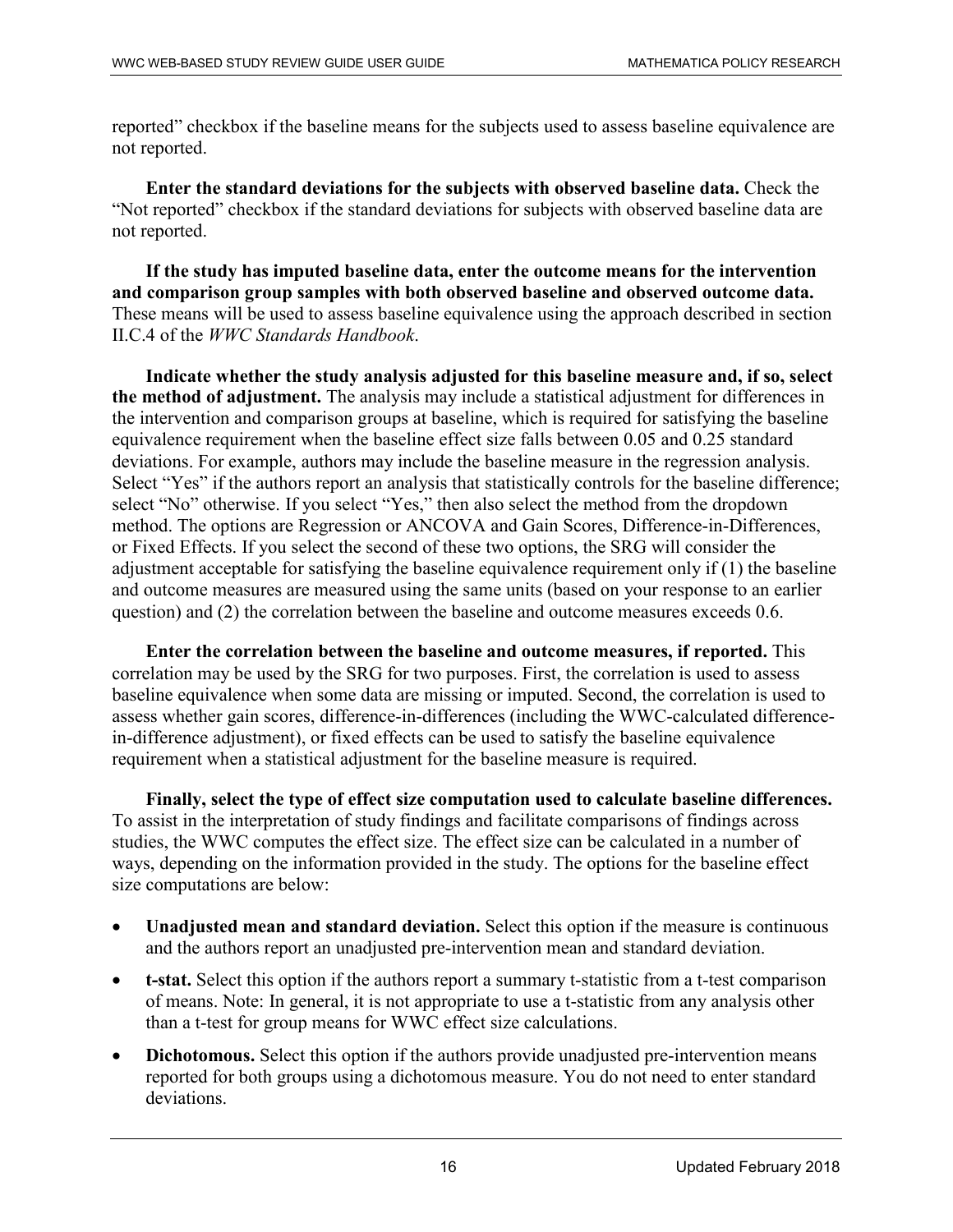Select "Save and continue" to return to the Measure page, which will now show the baseline measure and whether baseline equivalence is established. Repeat these steps if more than one baseline measure exists for the outcome.

## Analysis

Enter the unadjusted and/or adjusted means for the analytic sample in their respective fields. If the study includes missing data, also include the means for the sample of individuals with observed data. If the measure is dichotomous, use the numeric percentage value (0 to 100) for the mean. For example, a 79 percent graduation rate should be entered as 79. Check the "Not reported" checkbox if the unadjusted or adjusted means for the analytic sample are not reported. Enter the unadjusted standard deviations for the analytic sample. Check the "Not reported" checkbox if the unadjusted standard deviations for the analytic sample are not reported.

Select "Yes" or "No" to specify whether a negative result for this measure indicates a favorable outcome. For example, consider an outcome that measures the number of negative behavior incidents a student exhibited. An observed decrease would be a favorable outcome; the student would be exhibiting fewer negative behavior incidents. For other measures, including standardized test scores measuring student achievement, select "No" because a positive result indicates a favorable outcome.

In the Effect Size Computation dropdown list, select the difference computation analysis used in the study. To assist in the interpretation of study findings and facilitate comparisons of findings across studies, the WWC computes the effect size. The effect size can be calculated in a number of ways, depending on the information provided in the study. When multiple calculation methods are possible for a finding, please select the calculation method appropriate for the most rigorous analysis conducted for that contrast. For example, if both adjusted and unadjusted means are reported, use the adjusted means to calculate the effect size. The options for the effect size computations are below:

- **Unadjusted mean and standard deviation:** Select this option if the authors report unadjusted post-intervention means and standard deviations for both groups. Enter the unadjusted means and standard deviations for the intervention and comparison groups.
- *t***-stat:** Select this option if the authors report the summary *t*-statistic from a *t*-test comparison of means. Enter the *t*-statistic. Note: In general, it is not appropriate to use a *t*statistic from any analysis other than a *t*-test for group means for WWC effect size calculations.
- **Dichotomous:** Select this option if the authors report post-intervention means for both groups using a dichotomous measure. Enter the means for the intervention and comparison groups as percentages. You do not need to enter standard deviations.
- **ANOVA** *F***-test:** Select this option if the authors report the summary *F*-statistic from a oneway (one-factor) ANOVA. Enter the *F*-statistic. Note: In general, it is not appropriate to use an *F*-statistic from any analysis other than a one-way ANOVA for WWC effect size calculations.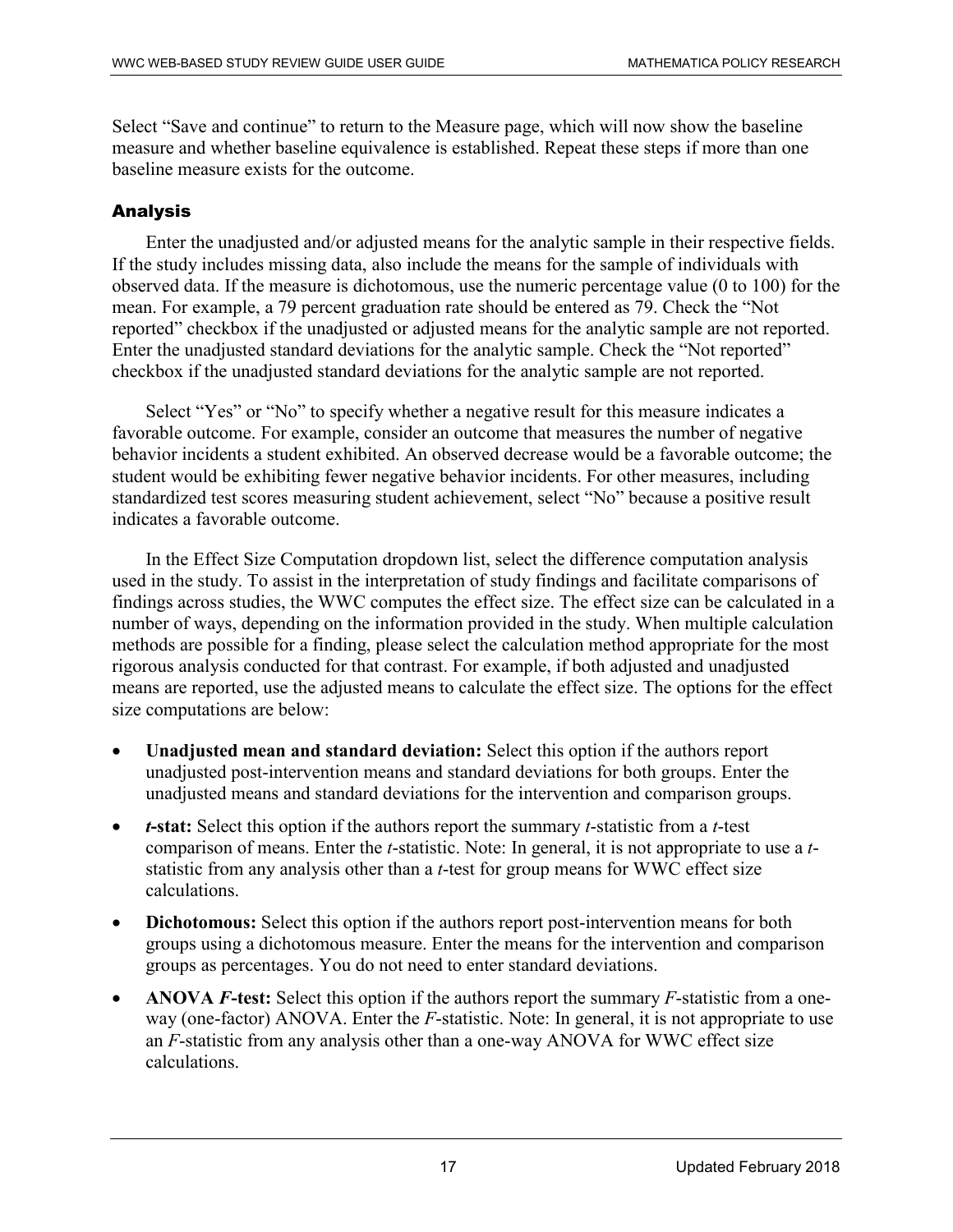- **ANCOVA adjusted post-intervention:** Select this option if the authors report adjusted post-intervention means and standard deviations for both groups. Enter the adjusted means and unadjusted standard deviations for the intervention and comparison groups.
- **ANCOVA** *F***-test and correlation:** Select this option if the authors report the summary *F*statistic for the test of the intervention effect from an ANCOVA along with the pre-post correlation. Enter the *F*-statistic and correlation.
- **OLS:** Select this option if the authors report results from an OLS regression. Enter the regression coefficient.
- **HLM level-2 coefficient:** Select this option if the authors report results from an HLM regression that examines impacts at a particular point in time (that is, not a growth-curve analysis). Enter the regression coefficient.
- **Favorable/unfavorable designation only:** Select this option if the study only indicates that the effect is favorable or unfavorable and then select Favorable or Unfavorable from the dropdown menu that appears, as appropriate.

Enter the study-reported effect size, *p*-value, and significance for this outcome. Leave these fields blank if the study does not report an effect size and/or *p*-value or if the study reports the *p*value as a range (for example,  $\leq 0.05$  or  $\geq 0.05$ ). The study could report the significance as categorical or quantitative. If only a categorical *p*-value is provided, select whether it was statistically significant.

Select "Yes" or "No" to indicate whether the WWC should use the study-reported effect size, study-reported *p*-value, and study-reported significance to characterize the findings in place of the WWC-calculated values for these items (see Figure 8). In some rare circumstances a study will report a study-reported effect size calculated using the WWC formula for Hedges' *g* (including the small sample size adjustment). If so, the WWC will use and report the studyreported effect size. The WWC generally accepts the *p*-values and statistical significance for a finding reported by the author(s) of the study. However, there are two common circumstances in which the WWC will compute the statistical significance levels:

- The study does not include statistical significance estimates or there is a known problem with the study calculations.
- The statistical significance levels reported in the study do not account for clustering when there is a mismatch between the unit of assignment and unit of analysis.

The WWC will make an adjustment to the statistical significance of a finding when the study reports multiple estimates of impacts within a single domain, but the reported statistical significance levels do not account for the multiple comparisons. In this scenario, the WWC will apply the multiple comparisons adjustment to the study-reported *p*-values if neither of the above two issues require the WWC to use its own calculation. In that case, the reviewer should indicate that the study-reported *p*-values should be used (the SRG will perform the multiple comparisons adjustment to these study-reported values).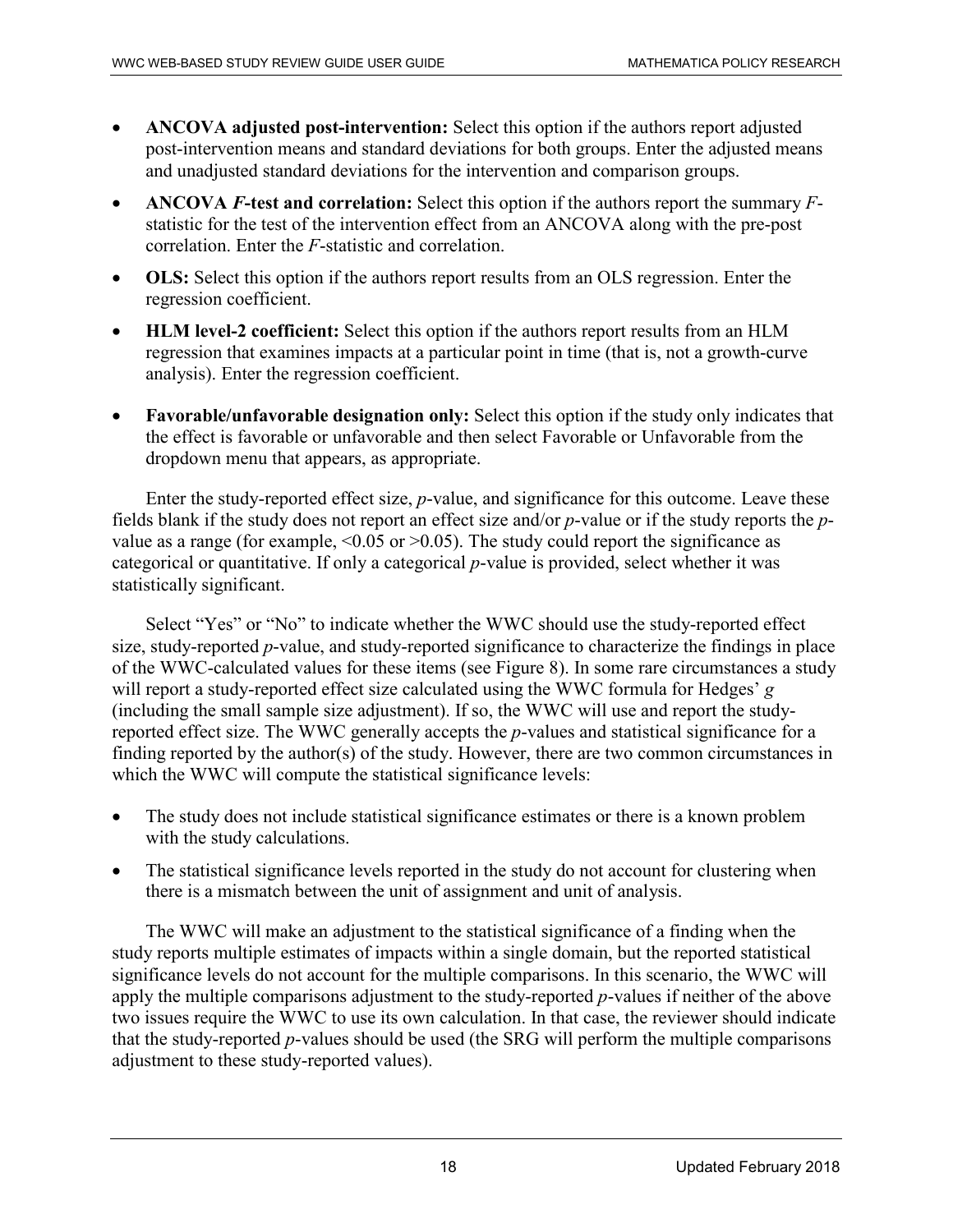Even when the WWC must calculate its own values to form its official characterization of the study's findings, please include the study-reported data in the SRG. The WWC sometimes uses this information when reporting on the study.

| $\boldsymbol{\mathsf{x}}$<br>Yes<br>No |                                    |                                               |
|----------------------------------------|------------------------------------|-----------------------------------------------|
| Effect size computation $\circledR$    |                                    |                                               |
| - Select calculation -                 |                                    | $\checkmark$                                  |
|                                        | Study reported value               | Use in place of calculated value? $\circledR$ |
| Effect size                            |                                    | $\boldsymbol{\mathsf{x}}$<br>No<br>Yes        |
| $p$ -value                             |                                    | $\boldsymbol{\mathsf{x}}$<br>No<br>Yes        |
| Is finding significant? $\circledR$    | $\pmb{\times}$<br>Yes<br><b>No</b> | $\boldsymbol{\mathsf{x}}$<br>Yes<br><b>No</b> |

#### Figure 8. Enter analysis data

#### Measure notes

Enter any notes about the measure in the Measure Notes textbox. Be sure to note the table or page on which you found the sample size, analysis, and effect size information. Include a note if the review requires an author query specific to this measure or if you have concerns about the measure. Document any response to the author query that affects this measure. Document whether any calculations for this measure were done outside of the SRG and if so, describe those calculations.

After you have entered all data for the specific measure, click "Save and continue" to return to the review measure page. Click "Save" to save your work at any time. Click "Cancel" to return to the review measures page. The review measures page will now include the measure you just entered in a table with the domain, measure name, comparison, sample, period, and initial rating for the measure.

Follow the above steps to enter all of the measures for the review or edit the information on a measure you have already added. After completing all measures, click "Save and continue" to move to the next section.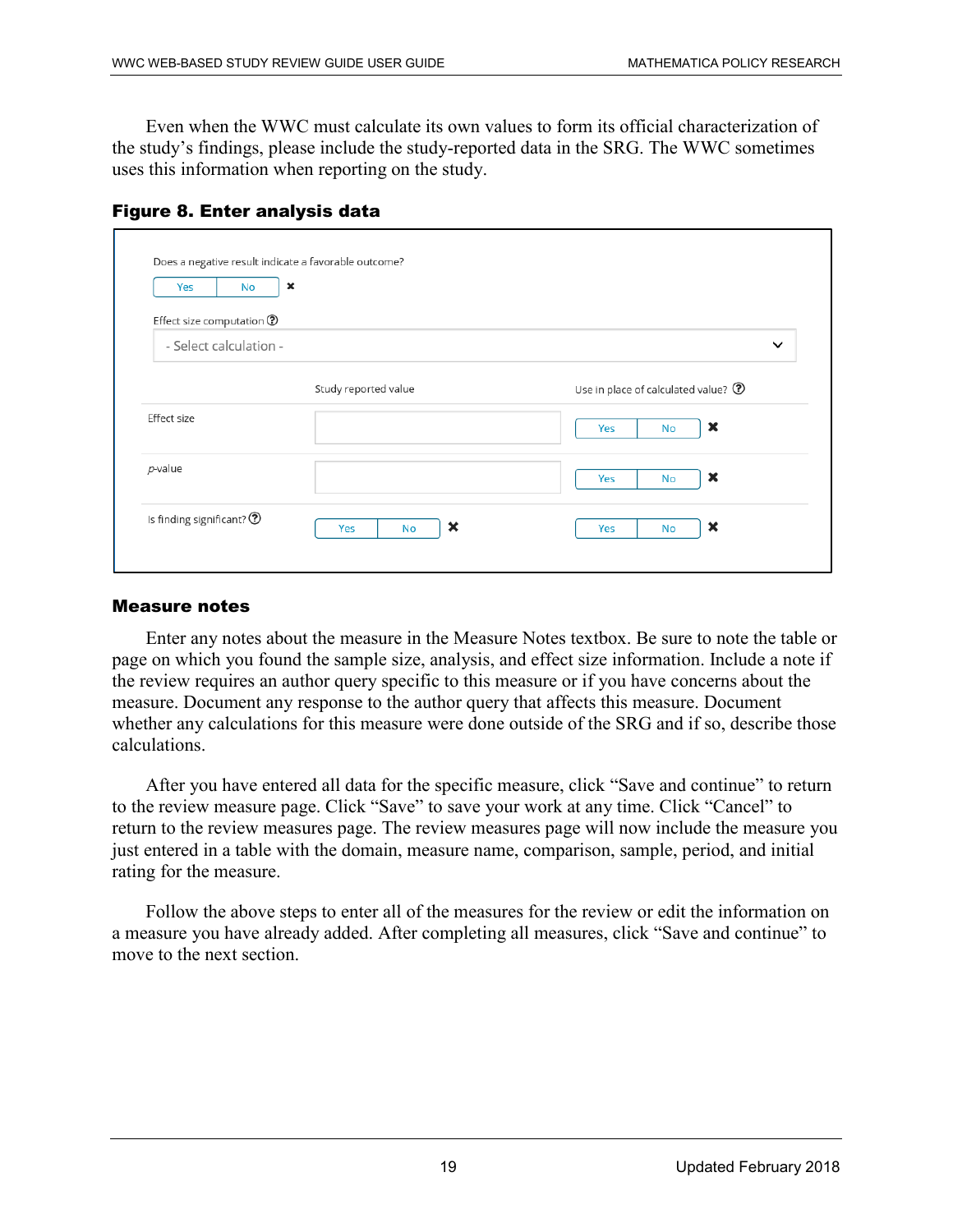## **3. Aggregating findings**

When a study presents findings separately for several groups of sample members without presenting an aggregate result, the WWC will query authors to determine whether they conducted an analysis on the full sample. If the WWC is unable to obtain aggregate results from the authors, the WWC uses an average of subgroups within a study as

|                 | Aggregate findings              |                                                                                           |
|-----------------|---------------------------------|-------------------------------------------------------------------------------------------|
| <b>Select</b>   | Domain                          | <b>Measure</b>                                                                            |
|                 | Alphabetics                     | Dynamic Indicators of Basic Early Literacy Skills (DIBELS): Initial Sound Fluency subtest |
|                 | Alphabetics                     | Dynamic Indicators of Basic Early Literacy Skills (DIBELS): Initial Sound Fluency subtest |
|                 | Reading achievement             | Dynamic Indicators of Basic Early Literacy Skills (DIBELS)                                |
|                 |                                 |                                                                                           |
| <b>Ø</b> Cancel | Save and continue $\rightarrow$ |                                                                                           |

# Figure 9. Select aggregate findings

the primary finding and presents the subgroup results as supplemental findings. To aggregate findings in the review, select "Aggregate findings" above the Save and Continue button. Then, click the check box for the findings to aggregate. The findings should comprise the same measure, domain, and time period with different, non-overlapping samples. After selecting the findings, click "Save and continue" (see Figure 9). A new finding will be created in the measures table with the sample name "Aggregated sample." The findings that were aggregated will now be marked as supplemental findings. You can edit the aggregated sample by clicking "Edit" in the finding row. If you need to re-run the aggregate findings, delete the initial aggregate sample by clicking "Edit" in the finding row and then click "Delete" at the bottom of the measures page. You can then re-aggregate the findings.

#### **4. Main or supplemental findings**

After completing the data entry for all of the measures and aggregating measures as necessary, select whether the findings from each measure represent main or supplemental findings. Selecting "Main" will signal that the finding should contribute to the overall study rating. Supplemental findings, such as those using secondary measures, subsamples, subtests, or different follow-up period, will not factor into the rating of the study. For each outcome measure, and among those findings that meet WWC design standards, the WWC uses the following criteria to designate one finding or set of findings as the main finding: (1) includes the full sample; (2) uses the most aggregate measure of the outcome measure (rather than individual subscales); and (3) is measured at a time specified by the protocol (for example, latest follow-up period, earliest follow-up period after conclusion of the intervention, or after one year of exposure). However, not all studies will report a single finding or set of findings that meets these criteria that the WWC can designate as the main finding. When applying these rules is not straightforward because of incomplete information about findings, overlapping samples, or other complications, reviewers have discretion for a study or group of studies under review to identify main and supplemental findings (among those that meet WWC design standards) in a way that best balances the goals of characterizing each study's findings based on the criteria above and presenting the findings in a clear and straightforward manner, while avoiding overlap in the samples and subscales in the main findings.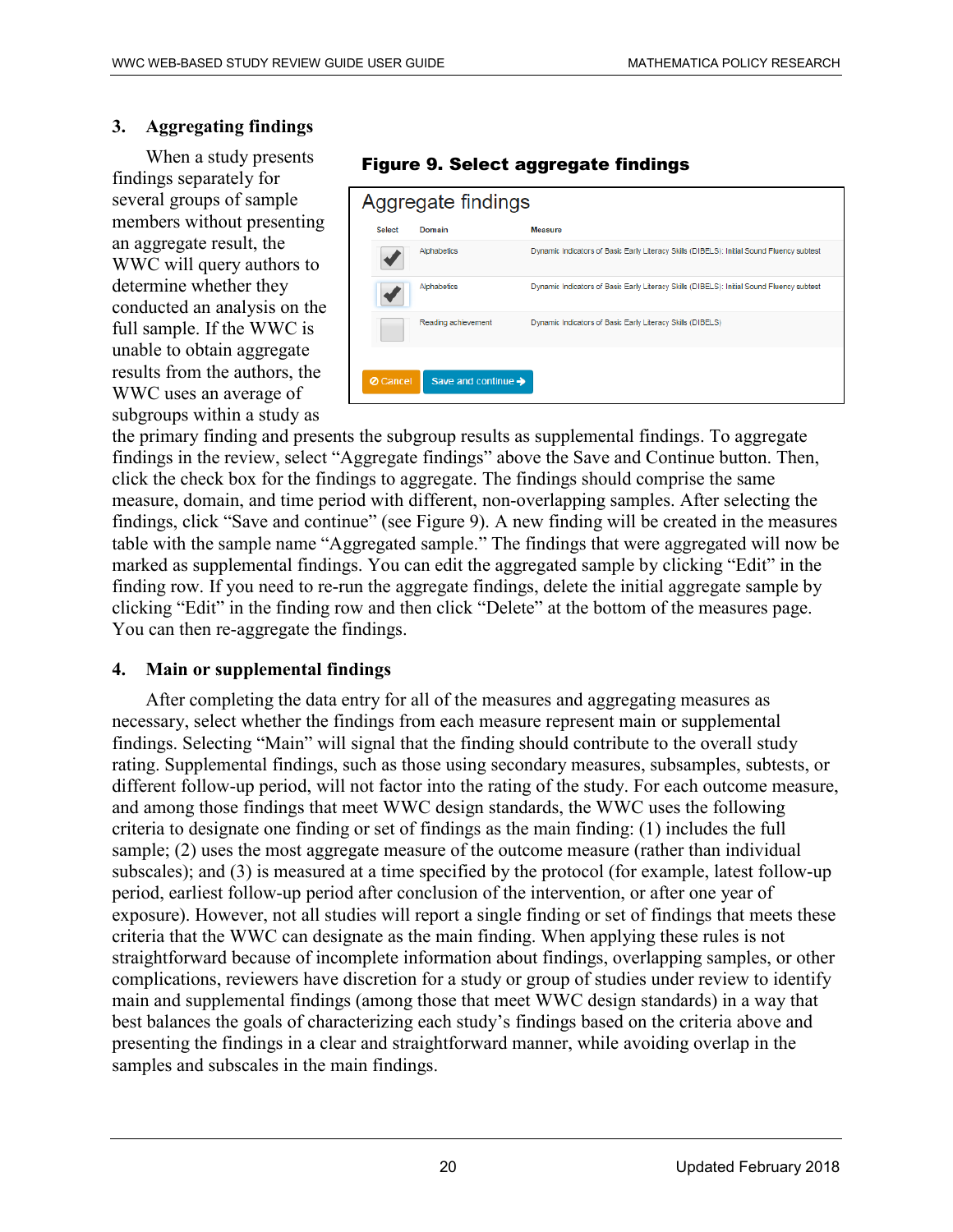#### C. Rating

The next section of the review is the rating. The system will provide a preliminary rating based on the information entered about the study. A summary by outcome domain appears at the top. Under that, the information for each outcome measure appears, grouped by domain. Adjustments performed by the SRG, such as a difference-in-differences adjustment, will be noted with a footnote. Confirm (1) the rating is correct and the disposition accurately describes the reason for the rating, (2) the information summarized on this page matches the information reported in the study, (3) the correct effect size and significance data are listed in the "official" column for each measure, and (4) any adjustments performed by the SRG appear to be appropriate. You can use the navigation bar across the top to get to the previous sections to correct any information.

## D. Context

The SRG proceeds to the Context section after calculating an initial rating. Reviewers will report key sample and study information in the Context section. This information includes the analytic sample size for the main findings; grades, race, ethnicity, and gender of the students in the WWC-reviewed sample; other key sample characteristics, such as English learner status, disability, and free and reduced-price lunch eligibility; characteristics of the sample classroom and school; and location of the study (see Figure 10). Go through each section of the Context menu to confirm you have coded all applicable information reported in the study.

Figure 10. Context menu

| Sample size               | ٠<br>1200 | Main analytic sample size |              |
|---------------------------|-----------|---------------------------|--------------|
| Grade                     | ٠         | Main unit of analysis     |              |
| Race                      | ٠         | Student                   | $\checkmark$ |
| Ethnicity                 | ٠         |                           |              |
| Gender                    | ٠         |                           |              |
| Language                  | ٠         |                           |              |
| Disability                | ٠         |                           |              |
| <b>Financial position</b> | ٠         |                           |              |
| Class type                | ٠         |                           |              |
| School type               | ٠         |                           |              |
| Urbanicity                | ٠         |                           |              |
| <b>Region/State</b>       | ١         |                           |              |

For race, the options follow the U.S. Census racial categories. Report what the study reported. Then, enter the remaining percent in the "Unspecified" category to have the coded race equal 100 percent. Ethnicity and gender should equal 100 percent. When available, use demographic data from the analysis sample. Use data from a related sample (the randomized sample or overall school or district) if that is all the study provides. Calculate the combined sample demographics if the study reports demographics separately for the intervention and comparison groups.

After entering all of the applicable information, click "Save and continue" to move to the next section.

# E. Narrative

The Narrative section allows the reviewer to describe the setting of the study, study design, sample sizes, sample characteristics, intervention, comparison, and implementation in narrative